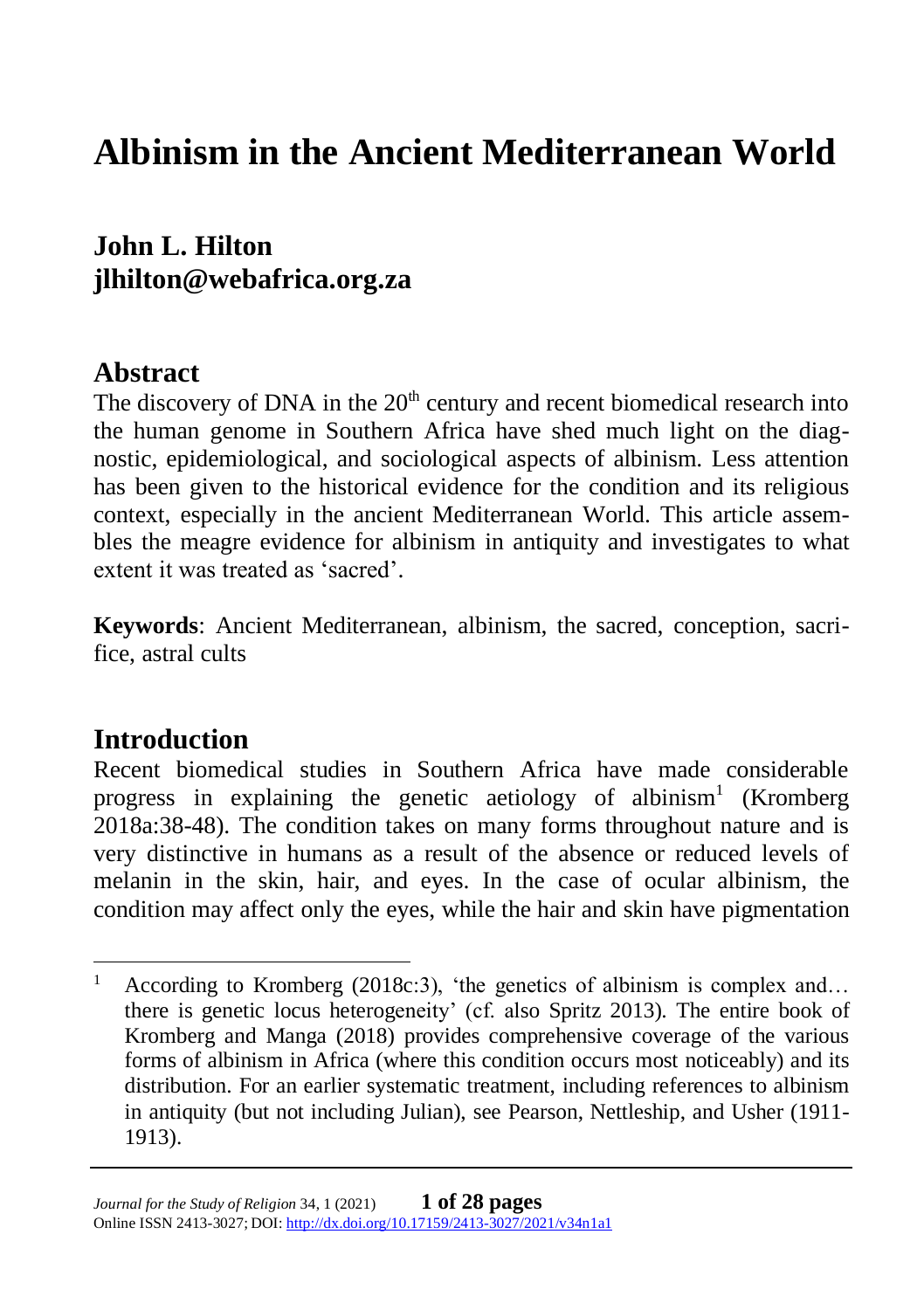in varying degrees, the levels increasing with age (Lewis 2015; Kirkwood 2009). The mode of transmission varies: Ocular albinism is X-linked, meaning that it is transmitted by a female carrier, while the full oculocutaneous variety is handed on in an autosomal recessive manner from both parents.

In terms of the epidemiology of the condition, it is approximately four to five times more prevalent in Africa than it is in Europe (Kromberg 2018a:58-59). It is also much more conspicuous in Africa, since individuals who lack pigmentation stand out markedly from other black Africans. In some communities in the rest of the world the incidence is much higher. Among the Cuna Indians of Panama, for example, the rate was reported in the 1960s to be 1:200 as opposed to 1:20,000 in Europe (Keeler 1964:115-118). Among the Hopi Indians of North America, the figure was 1:227 (Woolf & Grant 1962:393, 399). Today, albinism is strongly present all over Southern Africa and encounters with those affected are very common (Kromberg 2018a:72-76).

Explanations vary for the higher prevalence of albinism in these communities and in Africa, despite the obvious disadvantages that are associated with the condition, such as the development of skin cancers and impaired vision as a result of exposure to bright sunlight. According to some studies, albinos were historically viewed as 'sacred' beings and lived a life of relative ease, making intermarriage with them advantageous, while others conversely note a preference for consanguineous unions as a result of social exclusion, or a sustained diachronic preference for lighter skins<sup>2</sup> (Kromberg 2018b:8; cf. Kromberg 1987; Ardener 1954).

From a historical perspective, albinism has been viewed ambivalently – it is sometimes thought to be connected with the divine, while at other times it is considered queer, monstrous, and ill-omened<sup>3</sup> (Imafidon 2019:28-

<sup>&</sup>lt;sup>2</sup> The use of the term 'sacred' is a controversial term in the study of religions and will be discussed at greater length below. I am grateful to the editor of *JSR* for pointing this out to me. According to accounts cited by Pearson *et al*. (1911- 1913:13), they were viewed as prodigies, from whom other Africans fled in fear.

<sup>&</sup>lt;sup>3</sup> More recent studies of albinism, for example Clarke and Beale (2018), stress the social aspects of the condition, while earlier accounts, notably De Heusch (1985), provide mythological narratives which attempt to explain it in religious terms. Yet even today, the belief in the magic power of albino body parts persists and is the main reason why they are often murdered in Africa for *muti*.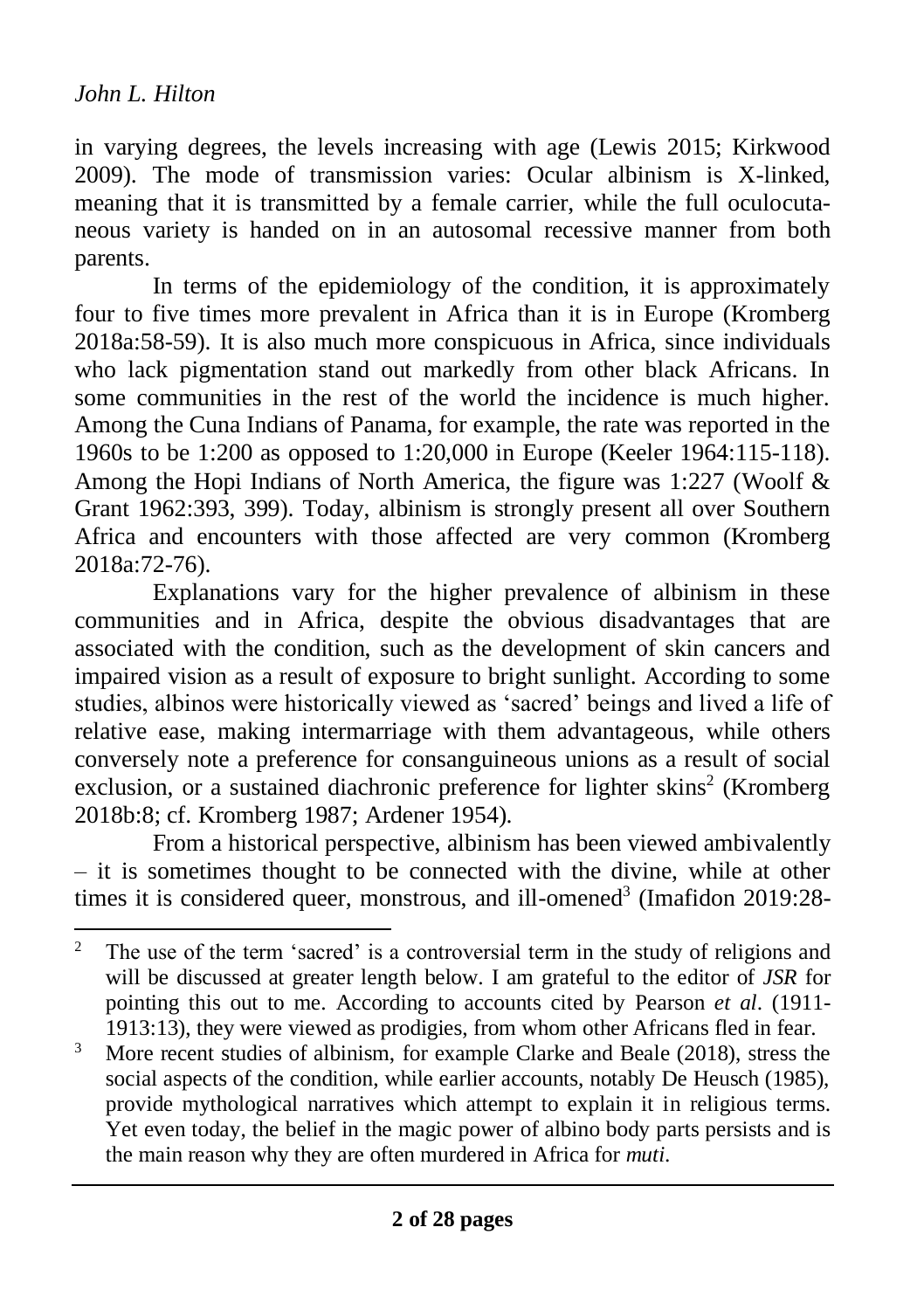51; Clarke & Beale 2018:257-270; Brocco 2016; Baker 2010; De Heusch 1985:125-160). History has not been kind to those with the condition: In the past, they might have been thought to have a connection with the sun, the moon, or the stars, and treated with respect. Today they are largely shunned, stigmatized, or even hunted down for the purpose of making *muti* in witchcraft, notably in the mining areas of Tanzania<sup>4</sup> (Kromberg 2018c:191-194, 196-197). Those affected are sometimes held to belong both to the world of the dead and the living and to have an intermediate status between the two that gives them 'magical' power<sup>5</sup>. The condition has prompted many myths in traditional societies, especially in respect of the causes of the condition, which involve, among other things, allegations of sorcery and the theory of maternal impression (see further below) (Kromberg 1992; Baker 2010).

Today, a clinical diagnosis of albinism can be made on the basis of a scientific analysis of the skin of patients or by means of genetic profiling (Kerr & Kromberg 2018:236). These methods are, of course, not at the disposal of the ancient historian. Instead, an analysis of descriptions of the physical appearance of the subjects (often expressed in religious, symbolic, or metaphorical terms) must be undertaken, together with an observation of their physical behaviors, such as the involuntary movements characteristic of nystagmus, and evidence from the subject's family history. Such assessments are inevitably difficult to make with absolute certainty. There is also a number of factors that make the problem worse: The ancient evidence is often literary rather than scientific<sup>6</sup>, while surviving accounts often derive from travelers' tales of people with strange eyes in remote locations, and are frequently sketchy, fragmentary, and vague. Albinism was often viewed with hostility or fear in ancient societies, so that surviving descriptions are

<sup>&</sup>lt;sup>4</sup> With regards to the change in attitudes for the worse, Kromberg (2018c:192) relates that 'the younger Hopi Indians who learned the condition was a genetic defect might show discrimination, whereas the older traditional people showed only positive attitudes'. For the use of albino fetishes to aid miners in Tanzania, see Bryceson, Jønsson, and Sherrington (2010).

<sup>&</sup>lt;sup>5</sup> The term 'magic' is also much debated, of course (cf. Mauss 1972; Dickie 2001; Graf 2002).

<sup>&</sup>lt;sup>6</sup> There are explorations of albinism in modern literature such as the Australian writer, David Malouf (1993), and the Hungarian György Sebestyén (1993), while in French literature the work of Didier Destremau, Patrick Grainville, and Williams Sassine focus on this theme. For these French writers, see Baker (2011).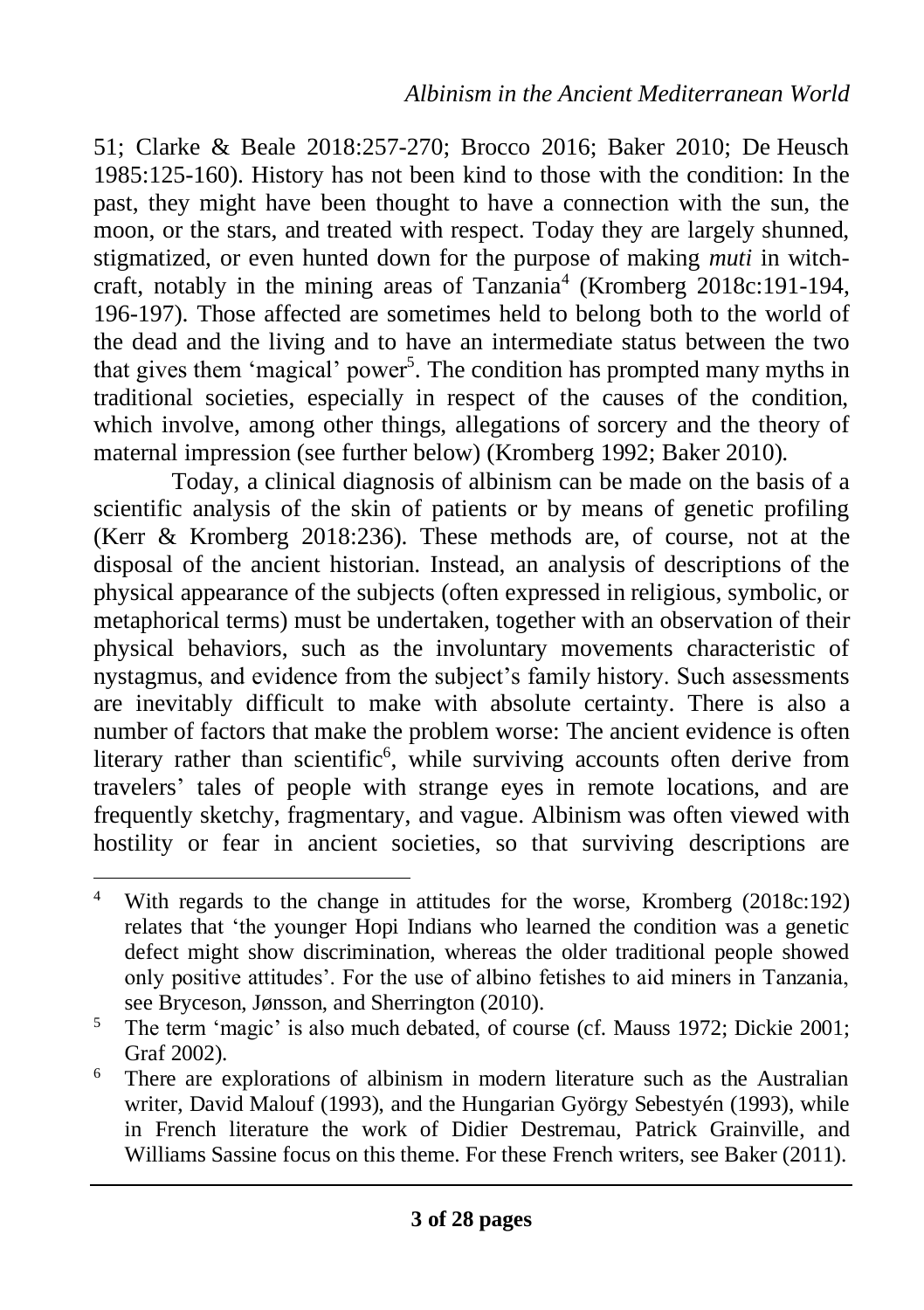frequently distorted, obscured, and expressed in circumlocutions, even by those who had the condition, and finally, a diagnosis of medical diseases and conditions in antiquity is notoriously difficult, even when symptoms are observed accurately and in great detail<sup>7</sup>. These factors need to be emphasized very strongly at the outset of this essay and allowance needs to be made for the lack of precision in assessing the ancient evidence. However, since the condition is found universally in nature, when allowance is made for the prescientific nature of many of the descriptions of albinism that survive from antiquity, and when the cumulative weight of such descriptions is weighed up, the probability is that the phenomenon of albinism does indeed underlie many of these accounts.

This article has a twofold aim: To discuss the available evidence for albinism in the ancient Mediterranean world and to assess to what extent the condition was held to be 'sacred'<sup>8</sup>.

# **Albinism in Nature**

The account given above provides a brief summary of how albinism is understood in terms of contemporary science. It reflects the massive shift in understanding such medical conditions that have come about after the discovery of DNA by scientists in the  $19<sup>th</sup>$  and  $20<sup>th</sup>$  centuries (Olby 1994)<sup>9</sup>. However, even prior to these discoveries, the unusually pale appearance of many animals and humans was remarked on. Preeminent among literary accounts is Herman Melville's *Moby Dick* (Melville 1851), which narrates the story of Captain Ahab's obsessive hunting of an albino whale. In Chapter  $42$  of this  $19<sup>th</sup>$ -century novel, written before the advent of modern genetics, the narrator, Ishmael, invokes the complex associations of legendary albino creatures: The white elephants of Siam (cf. the *elephans albus* of Horace *Ep.*  2.1.196; Fairclough [1926] 1966:412-413), the white steed of the plains in

<sup>&</sup>lt;sup>7</sup> See, for example, the many theories concerning the plague at Athens in 429 BCE: Papagrigo-rakis (2006, on typhoid), Morens and Littman (1992, on respiratory illness), Hopper (1992, on Lana fever), Littman and Littman (1969, on smallpox), and Eby and Evjen (1962, on glanders).

<sup>&</sup>lt;sup>8</sup> See also the discussion of the term 'sacred' below.<br><sup>9</sup> Eq. the importance of wonders, moneters, and other

For the importance of wonders, monsters, and other oddities for modern science, see Daston and Park (1998:173-214).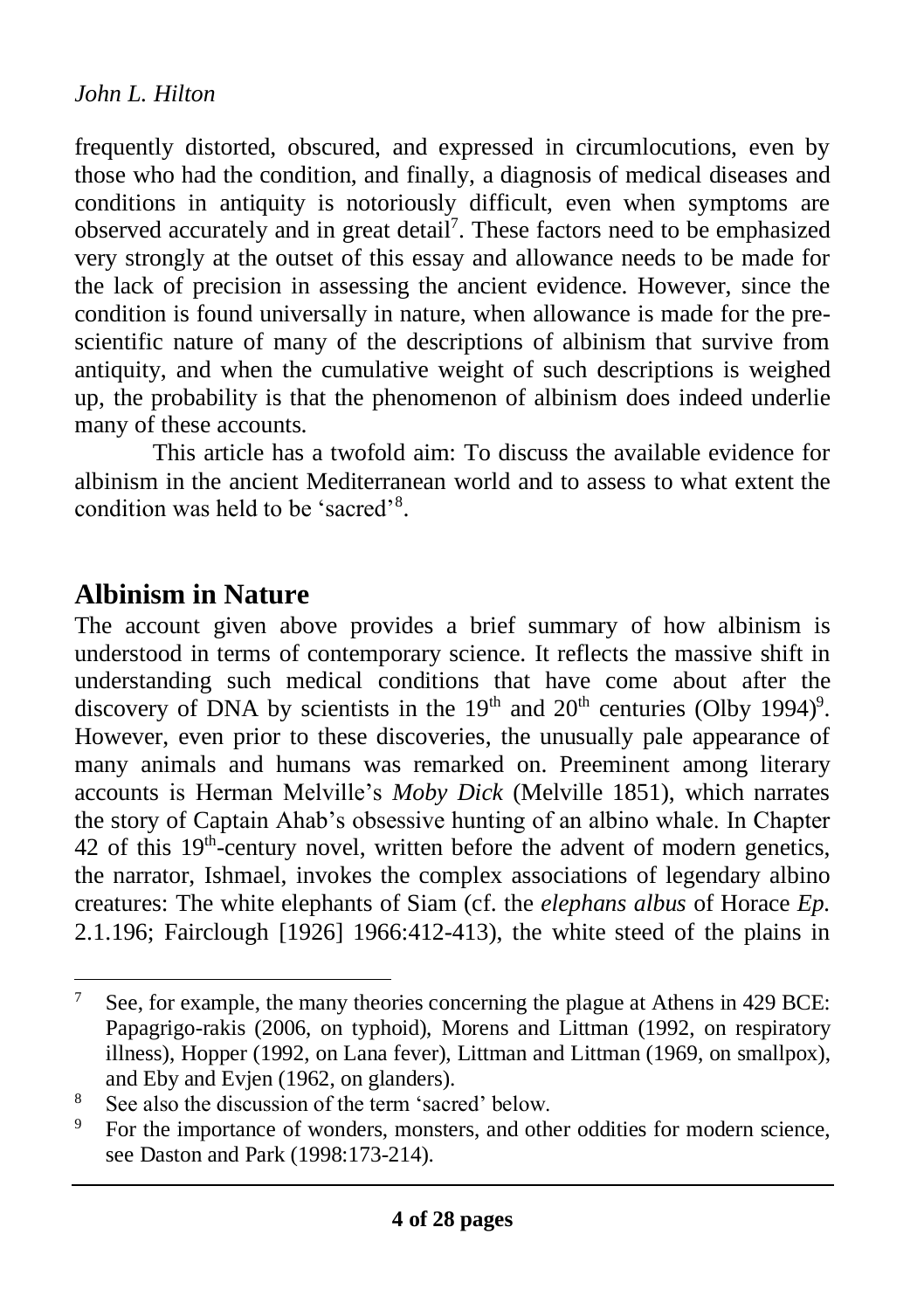North America (Melville 1851:210), the pale horse (ἵππος χλωρός) of the apocalypse (Rev 6.8), the tale of the tall pale man of the Hartz forest in central Europe (Melville 1851:214), and the whiteness of the polar bear and some tropical sharks (Melville 1851:209). Literary perspectives such as these are important testimonies to the complexity of albinism and the impact that it makes on our conception of what it is to be human from the perspective of biology.

There are many indications of albinism in the natural history of the ancient world, particularly in the animal kingdom. For example, in his *Life of Sertorius* 11.4, Plutarch tells the story of how a man who was living in the country presented Sertorius with an unusual doe, which he presented to the general to gain his favor. He was surprized by the strange color of its skin which was all-white (ἐκπλαγεὶς τῆ καινότητι τῆς χρόας, λευκὴ γὰρ ἦν πᾶσα) (Perrin [1919]  $1968:28-29$ <sup>10</sup>. Sertorius was at first not overly impressed with this gift, but over time he came to give the animal a religious importance and considered it a gift from Artemis (κατὰ μικρὸν ἐξεθείαζε φάσκων Ἀρτέμιδος δῶρον τὴν ἔλαφον εἶναι)<sup>11</sup>. He went so far as to use the animal to give his military decisions and victories a religious authority – one presumes that this was widely accepted by his followers. This anecdote may be connected with the white hart or hind of the medieval legend (Graves 1948:340).

# **Albinism in the Ancient Mediterranean Region**

Albinism does not feature overtly in the surviving texts from the ancient world or in the scholarship about  $it^{12}$ . The term itself was only invented in modern languages by the Spanish explorer, De Argensola in 1609 in his

<sup>&</sup>lt;sup>10</sup> On paradoxography in the life of Sertorius, see Moreno (1992). The text and translation of the *Life of Sertorius* can be found in Perrin ([1919] 1968).

<sup>&</sup>lt;sup>11</sup> 'Within a short time, he deified the doe saying that it was the gift of Artemis'.

<sup>&</sup>lt;sup>12</sup> Snowden (1970; 1983) does not use the term. There is only a passing mention of albinos in Papua New Guinea in Garland (2010:2-3). There is no entry in any of the editions of the *Oxford Classical Dictionary* (Hornblower, Spawforth, & Eidinow 2012) including the new online version, nor is the condition discussed in *Brill's new Pauly* (Cancik, Schneider, Salazar, & Orton 2002), apart from a passing reference of a possible albino sparrow in Aristotle *HA* 3.12.519a.5-19 (discussed below).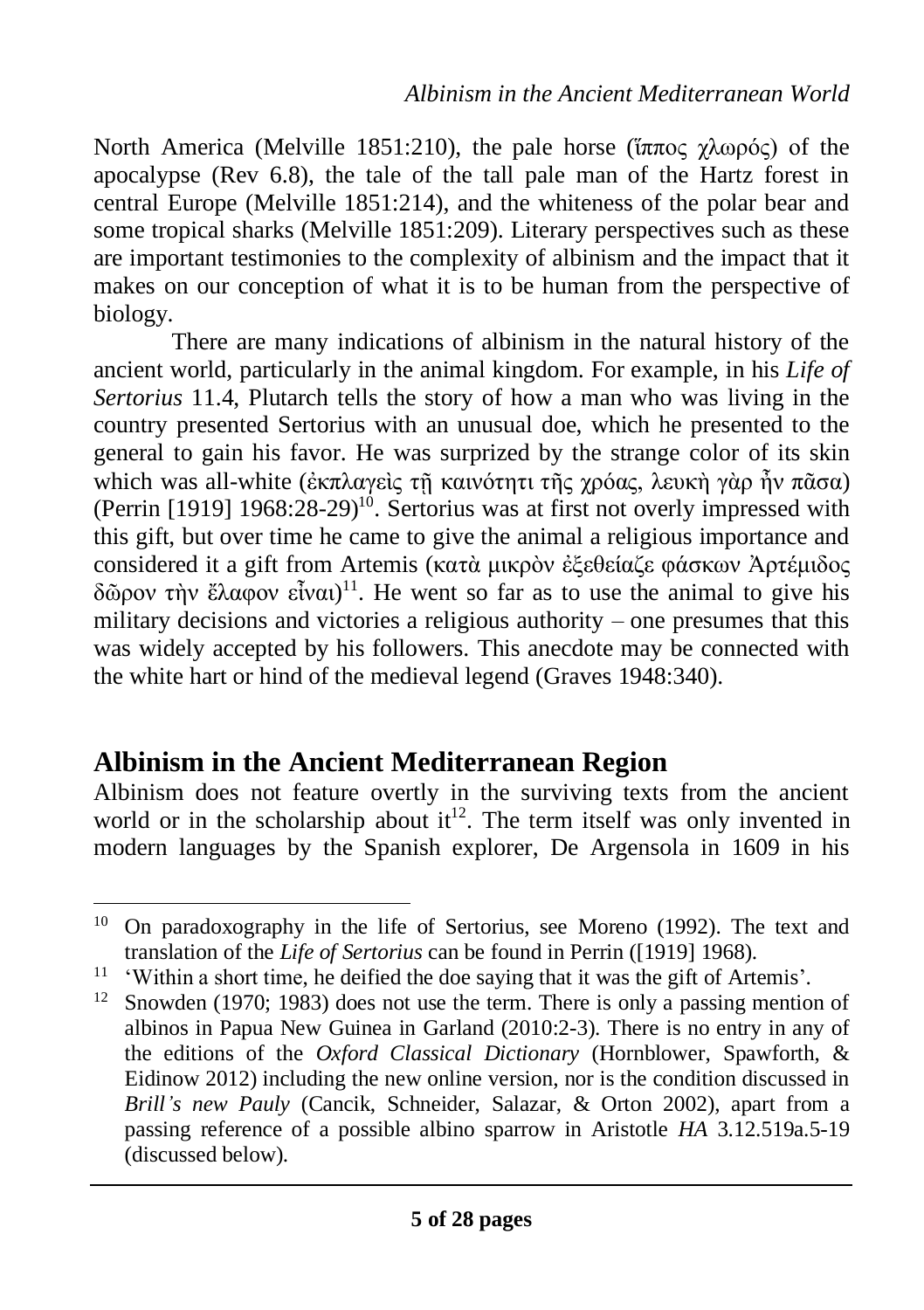account of Molucca and the Philippines, although it may ultimately go back as far as Pliny's description of albinos in Albania<sup>13</sup>.

#### *Noah*

The apocryphal *Book of Enoch*, which is a canonical text in Christian Ethiopia, was written in the  $2<sup>nd</sup>$  or  $1<sup>st</sup>$  century BCE and survived only in the Ge'ez language, together with some Aramaic fragments from the Qumran scrolls (Knibb & Ullendorff 1978; Schürer, Vermes, Millar, & Goodman 1986:250-268; Charlesworth 1983-1985). Appended to it is a short account of the birth of Noah, relating how the wife of Enoch's grandson, Lamech, gave birth to a child whose

> body was white as snow and red as a rose; the hair of his head white as wool and the *demdema* beautiful; and as for his eyes, when he opened them the whole house glowed like the sun – (rather) the whole house glowed even more exceedingly (*The Book of Enoch* 106; Charlesworth  $1983 - 1985 : 86$ <sup>14</sup>.

Lamech then went to his father, Methuselah and informed him that his wife had given birth to a son who was different from normal babies and who resembled 'the sons of the God of Heaven' (Charlesworth 1983-1985:86). Lamech told his father that he suspected that the conception had occurred through the intervention of 'the angels of heaven'<sup>15</sup> (Charlesworth 1983-1985:87), since the infant was not like ordinary mortals in that his eyes were

<sup>&</sup>lt;sup>13</sup> For a discussion on the first scientific dialogs of albinism, see Little (1995:23-46) and Andree (1889:238-260). *The Oxford English Dictionary* (Simpson & Weiner 1989) dates the first Spanish use of the term to 1609 in the treatise of De Argensola (1708) on the recent discoveries in Molucca and the Philippine islands. However, earlier references to 'Albians', or 'Albanes' may ultimately derive from Pliny's account of albinos in Albania (cf. below and Froggatt 1960). See also the explicit derivation of *albani* from *albus* (*white*) in Julius Solinus 15.5 discussed below.

<sup>&</sup>lt;sup>14</sup> See Sorsby (1974:17-18, 256). Noah was considered to be spiritually pure and a mediator between divine wrath and human corruption (Gen 5.28-29), perhaps as a consequence of his albinism.

<sup>&</sup>lt;sup>15</sup> This detail, and others in the narrative, are preserved in the Aramaic Genesis Apocryphon (cf. Avigad & Yadin 1956; Vermes 2004:481).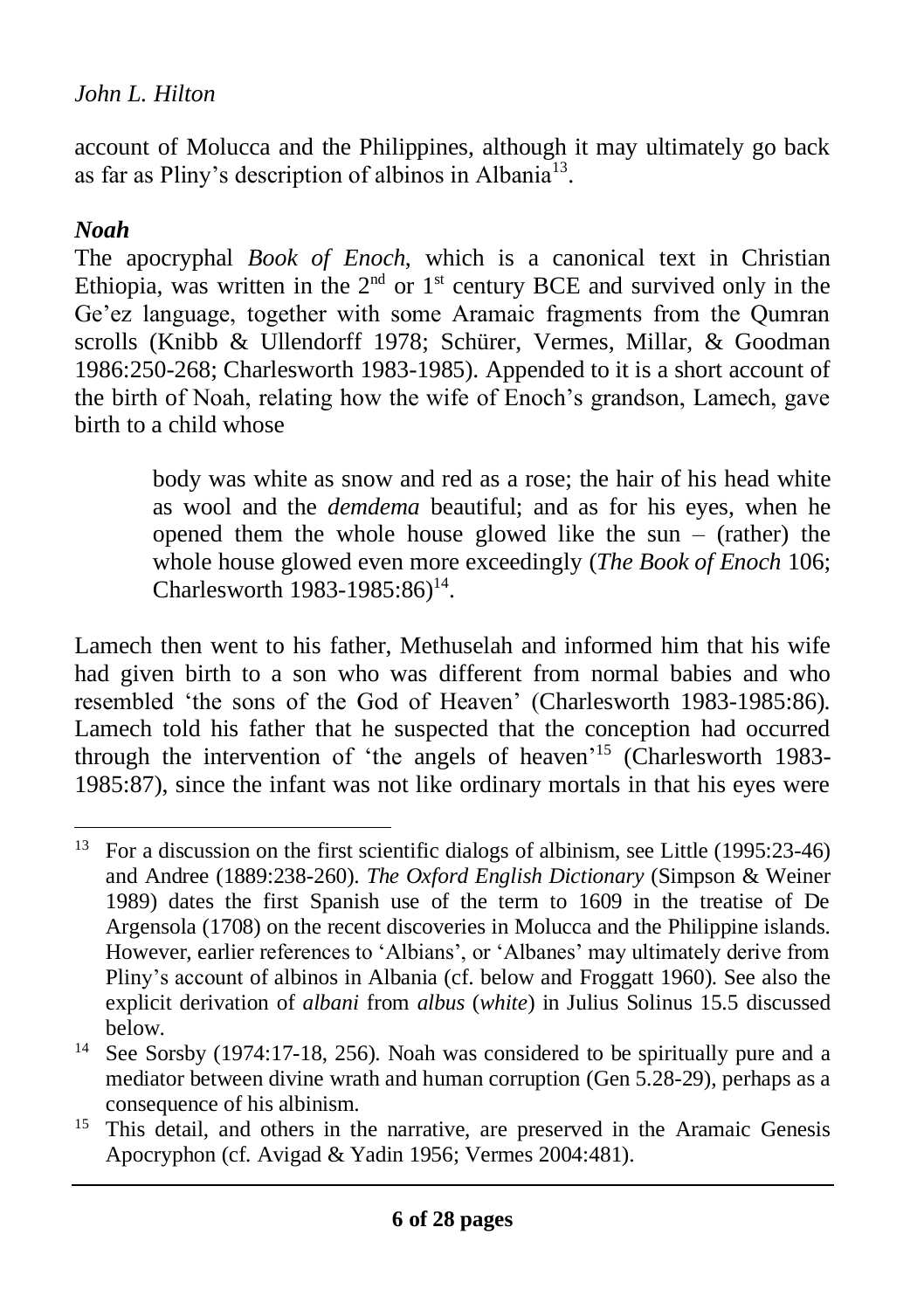like the rays of the sun, and his face was glorious. Methuselah in turn went to Enoch to tell him the news, adding that Lamech did not believe that the newborn child was his. Enoch told Methuselah that this prodigious birth was the result of the transgressions of the angels of heaven who had lain with human women and had produced offspring from them. He added that this sinfulness would result in great punishment on earth, a deluge, and the destruction lasting for a year to purify the earth of these transgressions. However, the newborn infant, who was truly Lamech's son<sup>16</sup>, would be called Noah and would survive the flood together with his sons.

This narrative contains many of the elements that characterize later accounts of the birth of albinos: The strikingly unusual and even alien appearance of the newborn child, especially the pale body with a reddish tinge, the strange hair and the beautiful eyes, the suspicions of adultery, illegitimacy, his divine conception, the connection with the sun, and the belief in the connection with the divine powers $17$ .

#### *Greek and Roman Paradoxography: Albania*

Albinos feature among the wonders of antiquity. Pliny (*HN* 7.12), for example, reports about the statement of Isigonus of Nicaea that 'people are born in Albania who have greyish eyes, are white from boyhood, and who see better at night than during the day<sup>18</sup>. Little is known about Isigonus other than that he was a paradoxographer (a collector of information about the wondrous and strange beings in remote parts of the world) who lived and worked in the 1<sup>st</sup> century BCE or the 1<sup>st</sup> century CE (Geus & King 2018:432-436). The interest in paradoxography developed in Hellenistic literature after the conquest of the Persian empire by Alexander the Great (Geus & King 2018). Collections of marvels appeared in the  $3<sup>rd</sup>$  century BCE among the writings of Aristotle, Callimachus, and other Hellenistic writers, and continued to be popular in the  $2<sup>nd</sup>$  century CE when notable collections were produc-

<sup>&</sup>lt;sup>16</sup> This part of the narrative is preserved on fragment 4Q204 from Qumran (cf. Milik 1976:178-184; Vermes 2004:546-547).

<sup>&</sup>lt;sup>17</sup> Similar accounts are given of albinism in the Iranian tradition, see Krappe (1944).

<sup>18</sup> *Idem* [i.e. Isigonus of Nicaea] *in Albania gigni quosdam glauca oculorum acie, e pueritia statim canos, qui noctu plusquam interdiu cernant*. The text and translation are found in Rackham, Jones, and Eichholz (1938:514-515). Albania is a region in the Caucasus region, near modern Chechnya.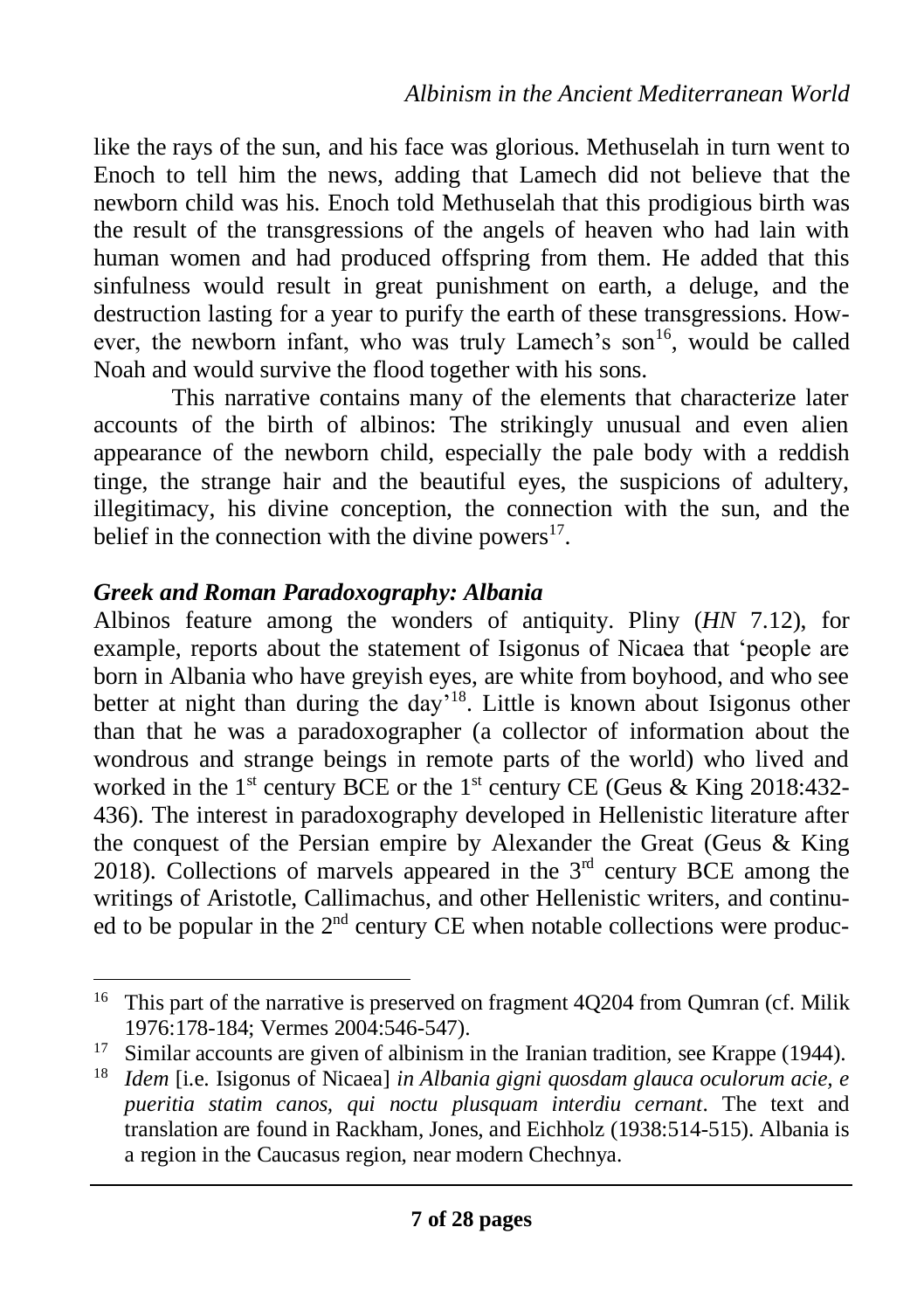ed by writers such as Phlegon of Tralles (Hansen 1996). Paradoxographers related information that they considered strange but true and they were generally eager to establish the credibility of the information which they related (Geus & King 2018:434). Studies of paradoxography in the  $20^{\text{th}}$ century aim to explain the 'wonders' related by these authors in rational terms (Rommel 1923; Giannini 1963; 1964).

In the  $2<sup>nd</sup>$  century CE, Aulus Gellius states that he came across the works of Aristeas of Proconnesus, Isigonus of Nicaea, Ctesias, Onesicritus, Philostephanus, and Hegesias in a bookshop in Brundisium (NA 9.4)<sup>19</sup>, and he remarks particularly on the observation that in Albania the hair of some children turns white in childhood, and that they see better at night than during the day  $(NA \t 9.4.6)^{20}$  (Rolfe 1927:164-165). He claims to have run out of patience with such accounts, but nevertheless adds to the collection of anecdotes about transexuals that he gleaned from a study of Pliny's *Natural History* (9.4.13-14). Here he notes that Pliny had personally known about or had seen these stories, and so he argues that the information contained within it had to be treated with respect<sup>21</sup>.

Julius Solinus adds to the discussion in the  $3<sup>rd</sup>$  century CE (15.5). He remarks that the Albanians believed that they were the descendants of Jason<sup>22</sup>, who had visited the region on his travels in the *Argo* and notes that

<sup>19</sup> Bolton (1962:27-31) provides an analysis of the passages in Pliny *HN* and Aulus Gellius, concluding that the source of the later paradoxographers was not Aristeas but a number of authors that made a compilation in the form of the *Mirabilia* of Apollonius.

<sup>20</sup> [*P*]*raeterea traditum esse memoratumque in ultima quadam terra, quae 'Albania' dicitur, gigni homines, qui in pueritia canescant et plus cernant oculis per noctem quam interdiu* ('Moreover it is recorded and related that in a far-distant land called "Albania", there are some people who go white in childhood and see more with their eyes by night than they do during the day') (Rolfe 1927:164-165).

<sup>&</sup>lt;sup>21</sup> The account of Isigonus is accepted as a description of albinism by Kromberg (2018b:4) as well as Pearson *et al*. (1911-1913:12).

<sup>22</sup> *At Albani in ora agentes, qui posteros se Iasonis credi volunt, albo crine nascuntur, canitiem habent auspicium capillorum: ergo capitis color genti nomen dedit. glauca oculis inest pupula: ideo nocte plus quam die cernunt.* 'But the Albanians who wish it to be believed that they are the descendants of Jason, are born with white hair (and the whiteness of their hair is an omen for them), and see better at night than by day' (Mommsen [1895] 1958:83).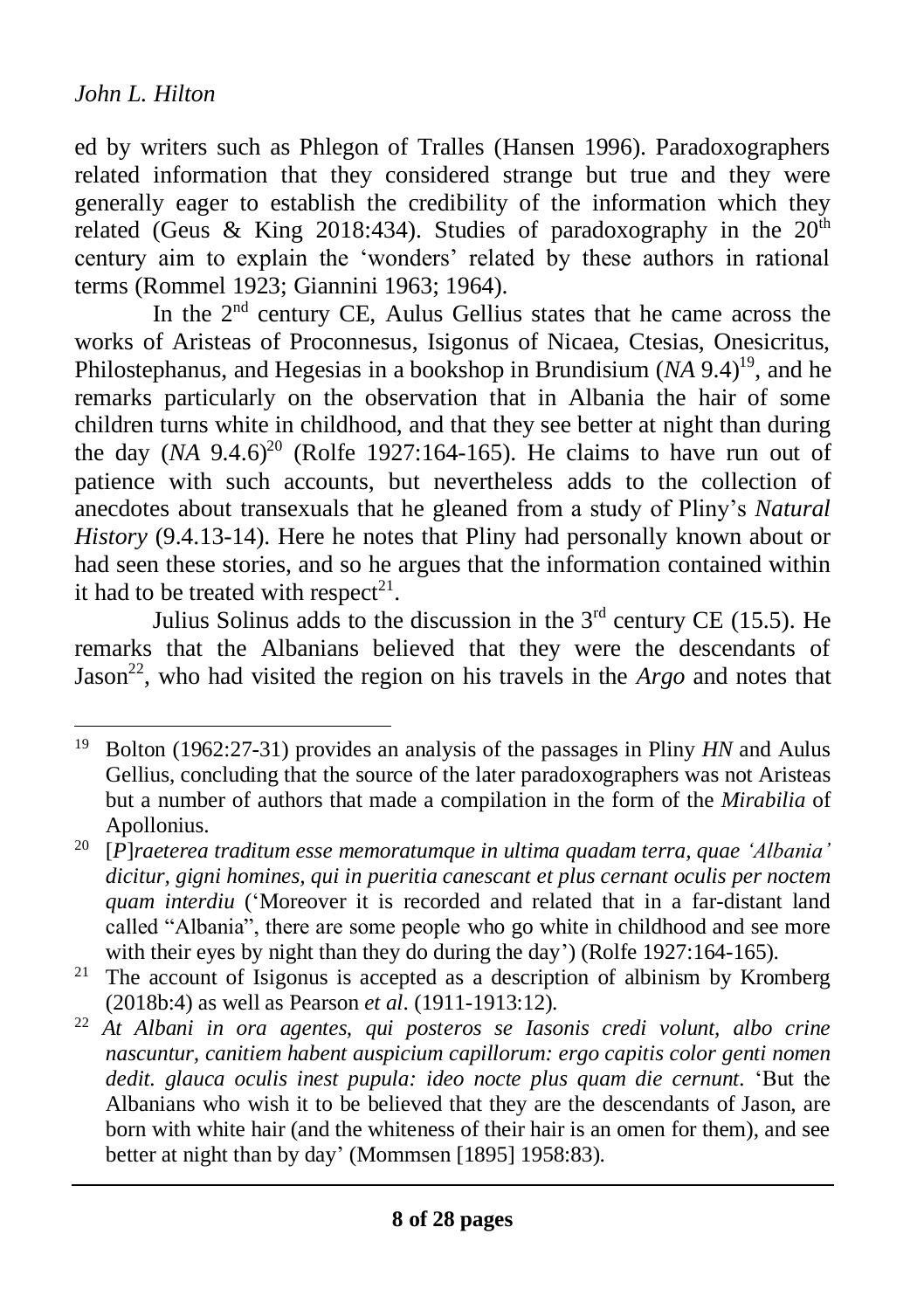these people are born with white hair and that they consider whiteness of hair to be an omen (*auspicium*) (Mommsen [1895] 1958:83). He adds that the color of their heads gave the people their name (*Albani* as if from *albus*  [*white*]) and that the blueish color of their eyes enabled them to see at night better than in the day.

## *India*

Pliny (*HN* 7.12) also quotes Ctesias of Cnidus who refers to certain Indian tribes where mothers only have one child and that their children immediately turn white<sup>23</sup>. Ctesias was a medical doctor who lived in the  $5<sup>th</sup>$  century BCE. For some time, he lived in the court of the Persian king, Artaxerxes II and wrote a history of Persia and an account of India, from which this statement must have been taken (Bigwood 1989:302; cf. Lenfant 2004). His statement that such mothers only give birth once, might reflect the trauma caused by such events to those involved, especially the mother, resulting in a reluctance to have more children. As the case of Noah shows, the birth of an albino child was and is disturbing (Kromberg, Zwane, & Jenkins 1987; Kromberg 2018c:173-176), and there is some evidence that fertility rates among albinos might be affected (Kromberg 2018a:73).

Lucian (*Prom es* 4) describes the mixed reactions of an Alexandrian crowd to the display of a man with partial albinism by Ptolemy I (366-282). Lucian writes that this was 'a man of two colours, half jet black and half dazzlingly white, the colours equally divided'<sup>24</sup>. Similarly, Philostratus (*VA* 3.3) relates that Apollonius had seen a woman in India whose body was a mixture of black and white, adding that, in India such women are devoted to Aphrodite and are bred to serve the goddess, as Apis was in Egypt<sup>25</sup>.

<sup>23</sup> *Ctesias scribit…in quadam gente Indiae feminas semel in vita parere genitosque confestim canescere*. 'Ctesias writes that in a certain tribe in India women give birth once in their lives and that their offspring immediately go white' (Rackham *et al*. 1938:514-515).

<sup>24</sup> Δίχρωμον ἄνθρωπον, ὡς τὸ μὲν ἡμίτομον αὐτοῦ ἀκριβῶς μέλαν εἶναι, τὸ δὲ ἕτερον ἐς ὑπερβολὴν λευκόν, ἐπ' ἴσης δὲ μεμερισμένον (Harmon, Kilburn, & Macleod 1961:422-423; cf. also Rommel 1923:30).

<sup>&</sup>lt;sup>25</sup> ίεροῦται δὲ ἄρα τῆ Ἀφροδίτη Ἰνδὴ τοιαύτη, καὶ τίκτεται τῆ θεῶ γυνὴ ποικίλη, καθάπερ ὁ Ἀπις Αἰγυπτίοις (Such Indian women are deemed sacred to Aphrodite, and a partly coloured woman is born for the god, like the Apis [bull] for the Egyptians') (Jones 2005:236-237; Kerényi [1927] 1962:257). Kerényi ([1927]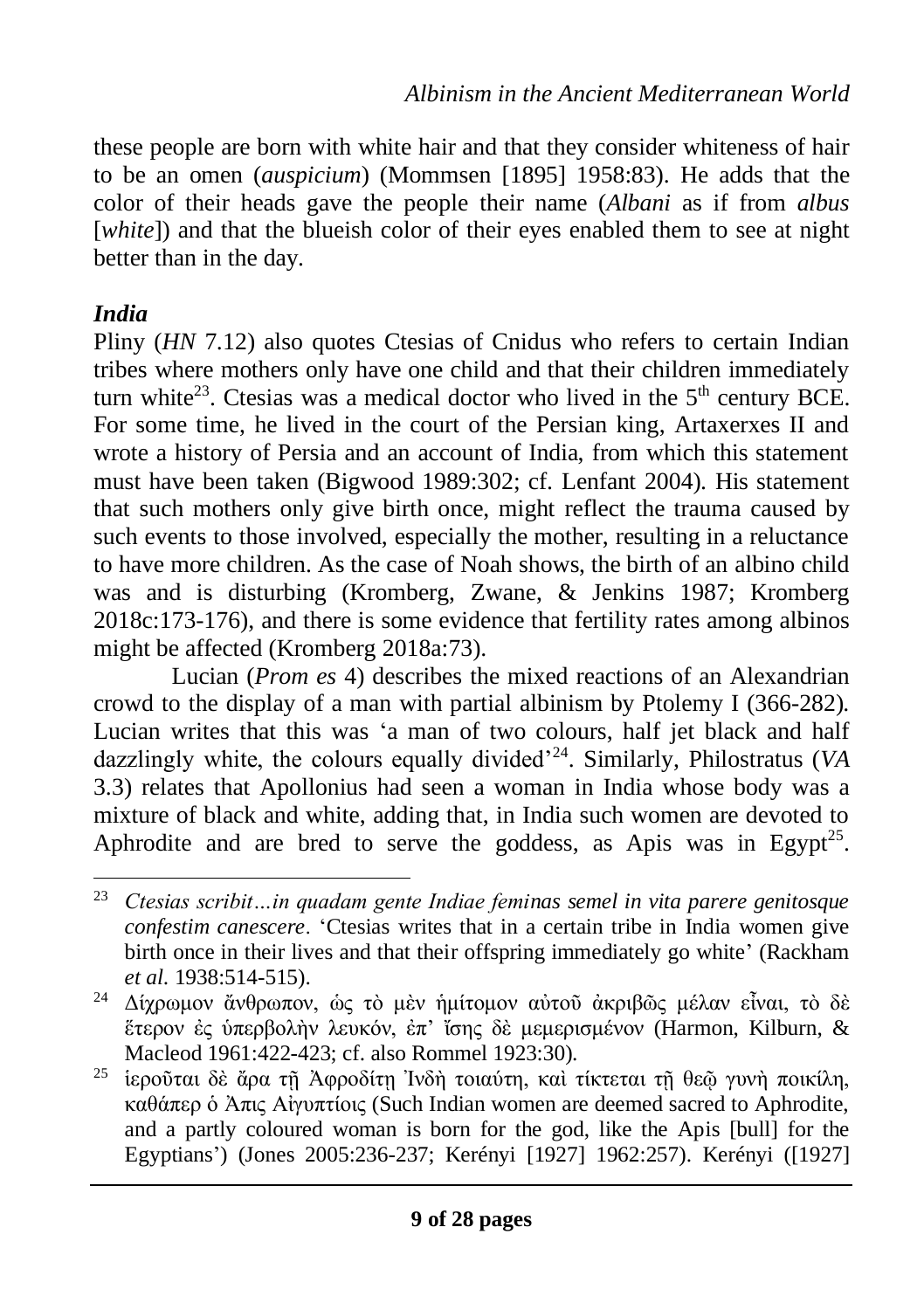Moreover, the astrologer, Vettius Valens (*Ant* 1.2; Kroll [1908] 1973:5) clearly attributes white spots and skin blemishes to the agency of the sun and moon ('the ram is a two-coloured sign, since the Sun and the Moon make white spots and blemishes'), which may or may not be a reference to partial albinism, or the bichromatic, patchy appearance of the skin, which features commonly in cases of albinism.

## *Africa*

Pomponius Mela (*Geog* 1.23) refers to 'white Ethiopians' (*Leucaethiopes*) near the Nile (Romer 1998:40) 26 , while Agathemerus (*Geog* 2.5) locates them to the west of Egypt, and Ptolemy (*Geog* 4.6.17) situates them 'at the foot of Mt. Ryssadius' on the west coast of equatorial Africa<sup>27</sup>. Finally, Pliny (*HN* 5.8.43) states that they lived 'in the interior of Africa near the equator beyond the Gaetulians and the deserts<sup>28</sup>. Unfortunately, these sources provide no further information on the subject other than their location, but it is generally accepted that these 'strange but true' accounts, referred to above, do indeed refer to cases of albinism<sup>29</sup>.

1962:256-259) argues in connection with the *Aethiopica* of Heliodorus, that Hydaspes' later doubts concerning the legitimacy of his daughter (*VA* 10.13) and the striking parallel between the black mark on Charikleia's arm (*VA* 10.15) and the hair on Homer's thigh (indicating his illegitimate birth) show that she was of divine birth and resembled Isis in being bichromatic.

- <sup>26</sup> *At super ea quae Libyco mari abluuntur, Libyes Aegypti sunt, et Leucoaethiopes, et natio frequens multiplexque Gaetuli*. 'But beyond those regions which are washed by the Libyan Sea are the Libyan Ethiopians, and the White Ethiopians, and the populous and varied nation of the Gaetulians'.
- <sup>27</sup> [Κ]αὶ ὑπὸ τὸ Ῥυσσάδιον ὄρος Λευκαιθίοπες ('And the White Ethiopians beneath Mt. Russadius') (Nobbe & Diller [1843-1845] 1966:270). On the white Ethiopians, see Little (1995:23-25). The term Λευκαιθίοπες is very rare in Greek and does not have an entry in Liddel and Scott (1968) or its supplement.
- <sup>28</sup> *Interiori autem ambitu Africae ad meridiem versus superque Gaetulos, intervenientibus desertis, primi omnium Libyaegyptii, deinde Leucaethiopes habitant.* 'The Libyan Egyptians and then the White Ethiopians dwell in the inner region of Africa towards the equator and beyond the Gaetulians, after the intervening deserts' (Rackham *et al*. 1938:548-549).
- <sup>29</sup> See, for example, Little (1995:20): *L'antiquité connaissait déjà les Nègres albinos; c'est du moins ce que laisse supposer le terme de 'Leucoéthiopes' que l'on retrouve chez Pline, Pomponius Mela, Agathemenos, Ptolémée et d'autres.*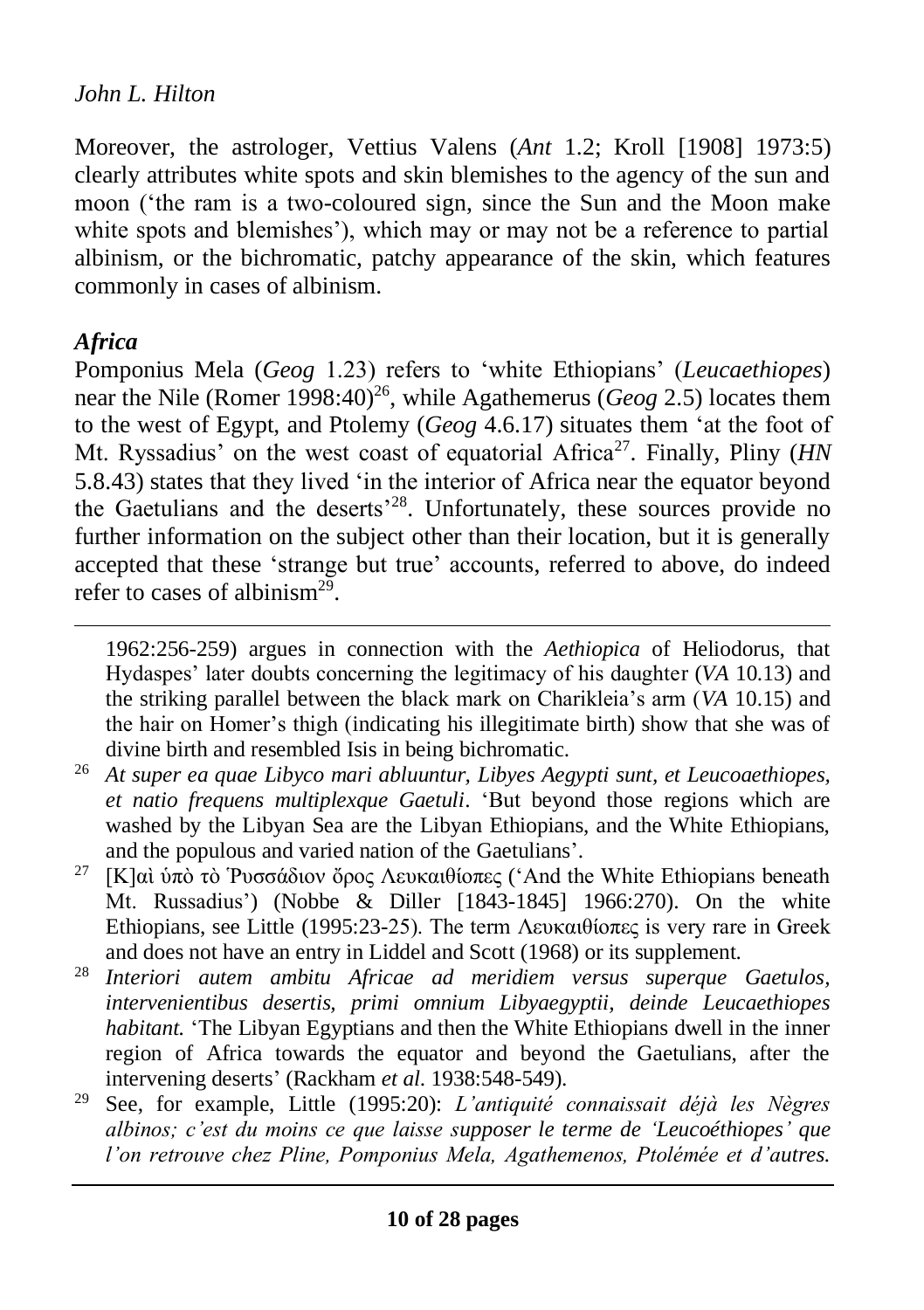## *Albinos as a Category of 'the Sacred' in Anthropology*

The evidence quoted and cited above shows that the phenomenon of albinism was known in the ancient Mediterranean world, although the term for it had not yet been invented. What follows below, is the second part of the essay, which aimes to assess the extent to which albinism was considered 'sacred' during this period.

The idea of 'the sacred' is a central concept in the study of religion. A key distinction has been drawn between substantive and functional definitions of the term: The first is represented in scholarship by the works of Berger (1974), Otto (1917), Van der Leeuw (1986), Eliade (1992), and Rennie (2006), and the second by Durkheim (1915) and Malinowski (1948), to name a few. While substantive definitions of 'the sacred' are transcendent or immanent, functional ones view it as a social concept<sup>30</sup>. In Greek religion, the idea of 'the sacred' is expressed in the terms ἱερός, ὅσιος, and ἁγνός/ ἅγιος: These terms are defined by Burkert (1985:269-271) as follows: ἱερός refers to 'that which belongs to a god or sanctuary in an irrevocable way', ὅσιος is 'understood from its contrast with *hieros*' or that which is permitted to humans, while ἁγνός/ἅγιος refers to 'sacred-pure', being the opposite of 'polluted'. These terms evidently differentiate between the domains of the sacred and the profane, of gods and humans, in ways that are more easily understood in terms of the functional definition of 'the sacred' than the substantive one.

This is even more apparent in Roman religion, in which – if we are to accept the statement of Aelius Gallus, a scholar of the  $1<sup>st</sup>$  century BCE, whose words survived in a  $2<sup>nd</sup>$ -century summary of the work of Verrius Flaccus entitled *On the meaning of words* by Sextus Pompeius Festus – the term *sacer* (*sacred*) was appropriated by the state (Pirie & Lindsay 1930:318-

*On les aurait vus au sud des déserts d'Égypte et de Libye, ou encore du côté de la Gétulie (c'est-à-dire à l'intérieur de l'Algérie actuelle), entre les pays des Troglodytes et le Nil* ('Antiquity knew of Black albinos – that is at least what is suggested by the term "White Ethiopians" which one finds in Pliny, Pomponius Mela, Agathemenos, Ptolemy, and the others. One would have seen them to the south of the deserts of Egypt and Libya, or again on the border of Gaetulia [that is to say in the interior of the Algeria of today], between the country of the Troglodytes and the Nile').

 $30$  See, for example, Mauss (1972:11), stating that 'the idea of the sacred is a social idea, that is, it is a product of collective activities'.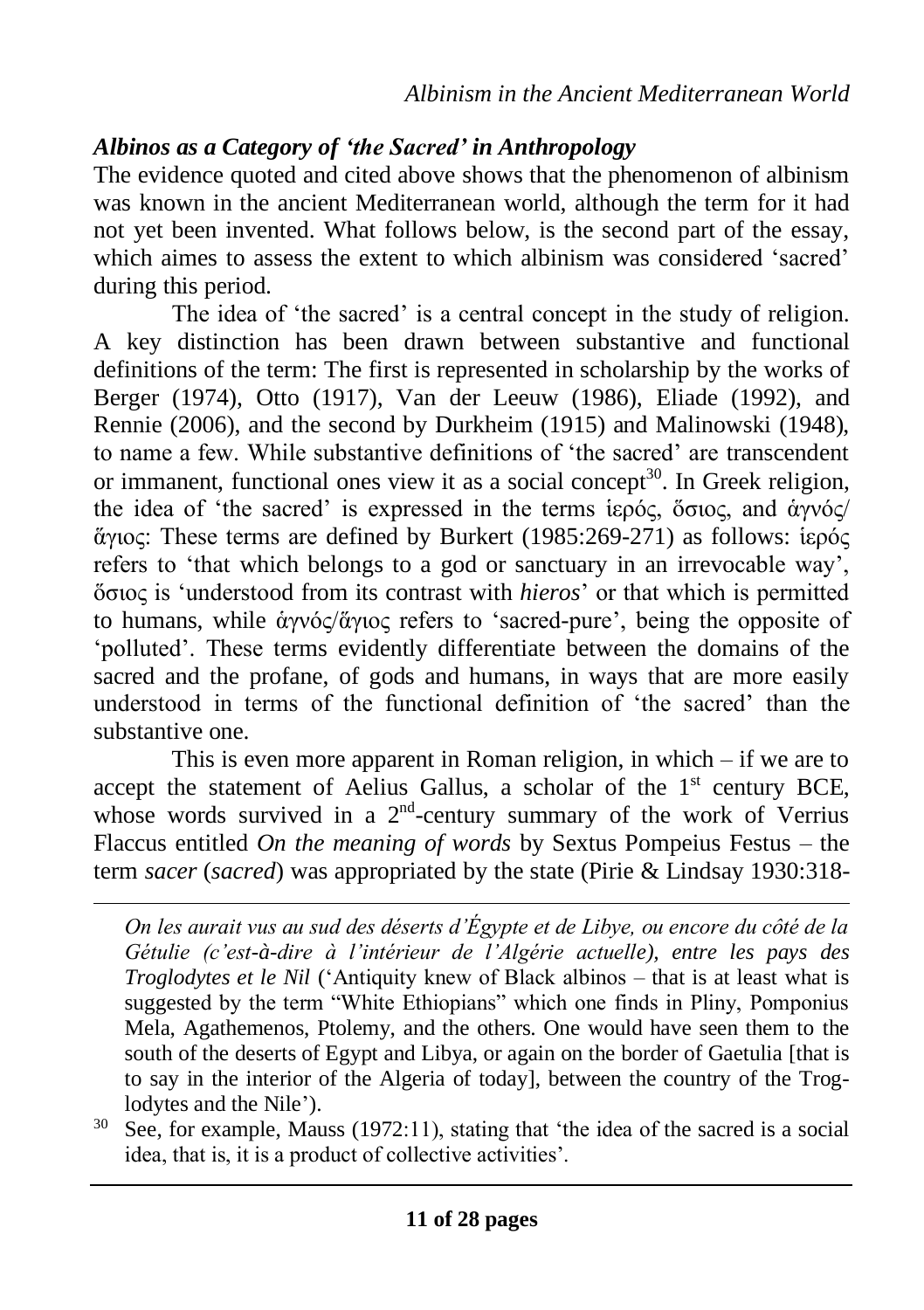321). According to this text, Aelius Gallus stated that the term 'sacred' refers to anything that 'has been consecrated by the customs or institutions of the state' (*Gallus Aelius ait sacrum esse quodcumque more atque instituto civitatis consecratum sit*), whether it be a person condemned for wrongdoing, or a thing, except that he maintained that private obligations required by the 'institutions' of priests, such as sacrifices, are also 'sacred' (Pirie & Lindsay 1930:318-321). According to this account (and later Roman law), a person condemned for wrongdoing is a 'sacred person' (*homo sacer*), who can be killed with impunity, but not sacrificed, which was taboo (*nefas*, as confirmed by Macrobius  $Sat\ 3.7.3$ <sup>31</sup>. As pointed out by Warde Fowler, the status of the *homo sacer* was ambiguous (he 'was cursed and consecrated at the same moment') and the understanding of what exactly this means, developed over an extended period of time: At first, such as person was taboo, later this status was determined by the Roman priests, and later, still under the Roman Republic, it was a matter for a judicial trial (Warde Fowler 1911:58-62).

Thus, in ancient Greek and Roman society, the concept of 'the sacred' is a complex one and in all probability changed considerably over time. As I will argue below, the status of albinos belonged somewhere in the range of categories covered by the term 'sacred', and attitudes towards them varied as knowledge about them increased. It is certainly the case that those affected by albinism were widely considered in many societies to be 'sacred' in a loose sense: Kromberg and Jenkins (1984:104) report that in the South African Black society, a significant majority of the population believe that albinos are a 'gift from God', that they die in mysterious circumstances, and that they are consequently 'special'. Woolf and Grant report 'rumours' that Hopi Indians may have believed that albinism is a religious phenomenon but no longer do so (Woolf & Grant 1962:391)<sup>32</sup> . Pearson *et al*. (1911-1913) cite evidence for the religious role that was played by albinos in Africa and among the Maori (who called them Korako – mythical white-skinned devils), and note that albinos in Africa belonged to a religious cult known as the

<sup>31</sup> On the term *homo sacer*, see the discussion of the relationship between the individual and the state in respect of 'the sacred' in Agamben (1998).

<sup>32</sup> Woolf and Grant (1962:391) report about 'rumours...that Hopi Indians attach some religious significance to albinism', but then add that 'present day Hopis attach no religious significance to albinos' (Woolf & Grant 1962:393).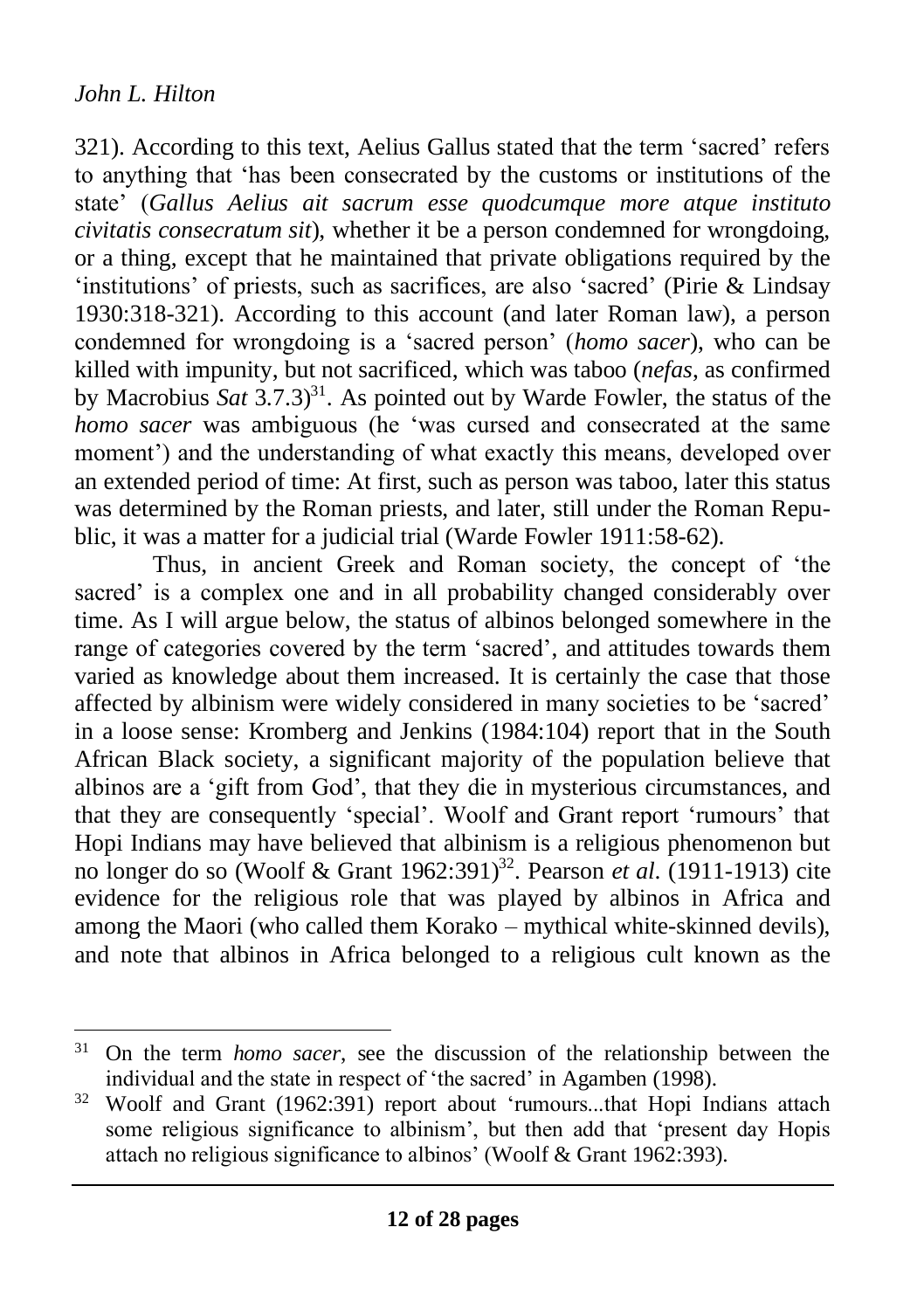Nolembo (Pearson *et al*. 1911-1913:61, 108, 137, 138, 141; cf. Kromberg & Jenkins 1984:103-104, 106).

These testimonies concerning albinism in anthropology suggest that the notion that it was a 'sacred' condition, arose from general social perceptions that those with the condition were markedly different in some inexplicable way, especially with regard to their family lineage. Such at least was the case in Plutarch's story of Sertorius' white doe (*Sert* 11), in which the general may have exploited the superstitions of his soldiers by suggesting that the animal was sent by Artemis in order to strengthen his own authority, and in the account of Noah's birth, in which, in order to explain the unusual appearance of the newborn child, his conception was taken to be the result of intercourse between a supernatural being and Noah's mother.

The 'sacred' character of albinos in early human societies manifests itself in three main areas: Accounts of their unusual conception and birth, mythological narratives concerning the sacrifice of individuals who may be identified as albinos, and the connection between such individuals and astral bodies such as the sun, moon, and stars.

# **Accounts of the Unusual Conception and Birth of Albinos**

The account of the birth of Noah given above, illustrates how the birth of albino children was sometimes taken as evidence of adultery on the part of the mother (Lamech did not believe that Noah was his son and suspected that his wife had had intercourse with a divine being). In some cases, suspicion of adultery led to the child who was born with albinism being exposed<sup>33</sup> (cf. Hilton 1998b; 1998a). Occasionally, however, the strange birth was put down to a visual impression made on the mother at the time of conception (the socalled theory of 'maternal impression' in which, what the mother sees during intercourse is physically imprinted on the foetus) (Reeve 1989; Hilton 1998b; 1998a). This belief is also known from the complex story in Genesis 30.25-43 concerning the deception of Laban by Jacob, who caused the female goats and sheep of Laban to produce brindled offspring by making them look on mottled sticks in the water troughs when the males were on heat. Among the San Blas Indians there was a belief that an albino child would be conceived

<sup>33</sup> This was the case in Heliodorus' *Aethiopica* 4.8, for example.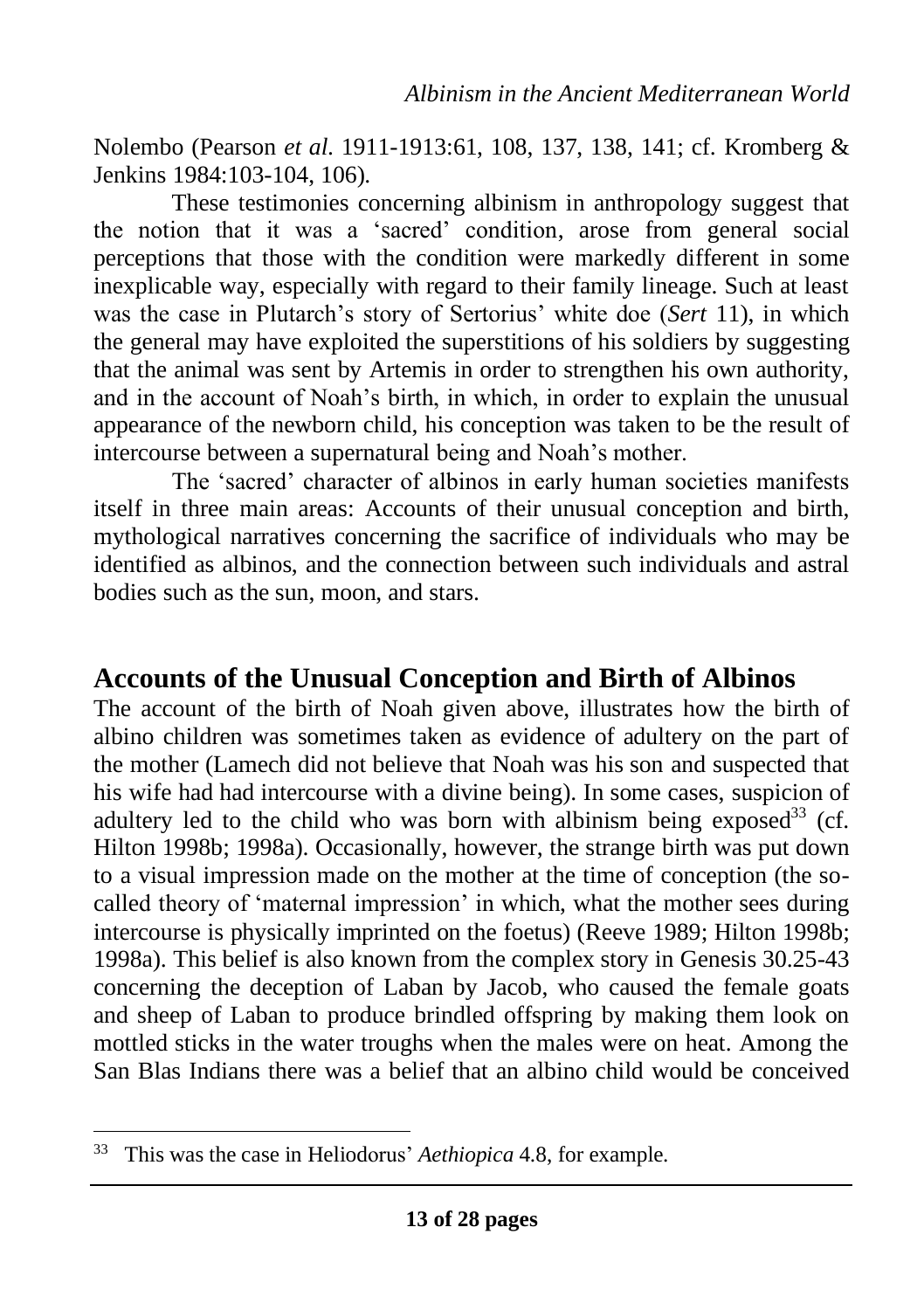when the mother conceives after looking on the moon during intercourse  $34$ (Stout 1946:489; Pearson *et al*. 1911-1913; Keeler 1964:115-118). The Bambara in Mali thought that an albino child is conceived as a result of sexual intercourse at noon when the sun is at its strongest:

> The midday sky, when the sun is at its zenith and the sky almost bright white in color, is called the sky of Faro's anger. Sexual intercourse at this time of day is a prohibition among those who adhere to Bamanaya, and Bamana and Maninka believe it results in the conception of an albino (Imperato & Imperato 2008:46).

This is in essence the same theory that is advanced in Heliodorus (*Aeth* 4.8) to explain the miraculous conception and birth of a white princess, Charicleia, to black parents in that novel. According to the Ethiopian queen, Persinna, her daughter was conceived when her husband, Hydaspes, lay with her 'at noon on a summer day' after receiving a dream ordering him to do so. The queen immediately knew that she had conceived a child and when her daughter was born white, although both she and her husband were black, she feared that she would be accused of adultery and had the child exposed. The queen knew that she had not committed adultery and explained the strange color of her child on the ground that she had been looking at a painting of Andromeda, who had also been a white princess in Ethiopia, when conception had occurred. Later, when Charicleia returned to Ethiopia at the conclusion of the novel, the queen produced the painting, and the assembled crowd recognized her daughter's likeness to the mythical princess from it  $(Aeth 10.14)^{35}$ .

These narratives all point to the intervention of divine beings in the conception of human beings and show that (in our terms) albinism was regarded as a supernatural phenomenon.

<sup>34</sup> See also Wafer (1934:82), referring to Wafer who goes on to say that albinos came to be white 'through the force of the Mother's Imagination, looking on the Moon at the time of Conception'.

<sup>35</sup> For a fuller discussion of this key passage in the *Aethiopica*, see Hilton (1998b).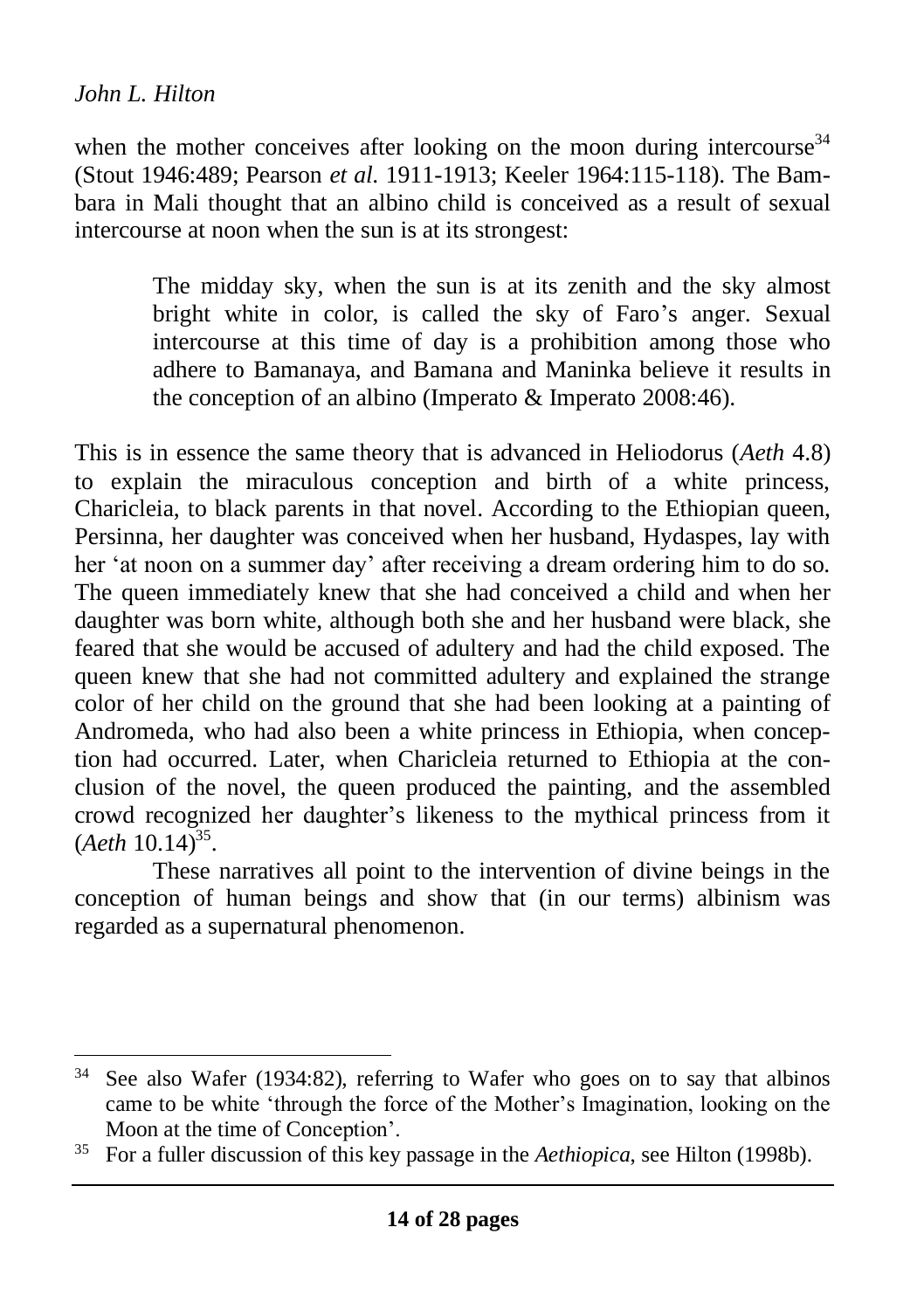# **The Sacrifice of Albinos**

The Dogon creation myth from Nigeria explains the custom of sacrificing and eating an albino three years after the inauguration of a *hogon* or sacred chief, as an act of purification (De Heusch 1985:156). De Heusch suggests that the albino represents the substitute for the *hogon* himself<sup>36</sup>. The fullest account of the sacrifice of an albino in Greek literature is to be found in the Greek myth of Andromeda, which relates how a white Ethiopian princess, the daughter of the Ethiopian king, Cepheus, was exposed on a rock near the sea because her mother, Cassiopeia<sup>37</sup> had proclaimed herself to be more beautiful than the Nereids<sup>38</sup> (Apollodorus *Lib* 2.4.3; Hard 1997:66). Angered by this boast, Poseidon had then flooded the land. The Ethiopians consulted the oracle of Ammon in Egypt which ruled that the anger of the god could only be appeased by the sacrifice of the king's daughter. So they chained Andromeda to a rock on the seashore to await the arrival of the sea-monster. As it happened, Perseus was flying over Ethiopia after his decapitation of Medusa. He saw the princess and immediately fell in love with her, whereupon he killed the sea-monster with his *falx* (a combination of a sickle and a sword) and so rescued the princess, whom he later married. Their son, Perses, was deemed to have been the ancestor of the Persian kings. Andromeda, Perseus, Cepheus, Cassiopeia, and the monster, Cetus, were all turned into constellations on their deaths<sup>39</sup> (Hyginus *Astron* 2.9-12; Bunte 1875:45-46). The

<sup>36</sup> This rite recalls the central argument of Frazer ([1890] (2009) that in early societies kings were the incarnation of the 'dying god'.

<sup>&</sup>lt;sup>37</sup> In terms of etymology, Cassiopeia would mean 'tin-faced woman' from κασσίτερος = tin + ὄψ = face. Since tin is a white metal, it is suggestive of albinism. The queen is sometimes called Cassiepeia, perhaps because Cassiopeia was not well understood.

<sup>38</sup> That Poseidon's anger was the result of Cassiopeia's claim to be more beautiful than the Nereids was a later rationalization of the myth.

<sup>&</sup>lt;sup>39</sup> For general accounts of the myth in the ancient sources, see, in approximate order of date: Eratosthenes (3rd century BCE) *Cataster* 15, 16, 17, 36; *Anth Pal* 16.147 (Antiphilus – 1<sup>st</sup> century CE); Ovid (*Met* 4.668-705 – 1<sup>st</sup> century CE); Conon (1<sup>st</sup>) century CE) *Narr* 40 (a rationalization of the myth); Josephus *BJ* 3.420 (chains of Andromeda at Joppa – 1 st century CE); Hyginus *Fab* 64 (Andromeda); Hyginus *Poet Astr* 2.9-12 (the constellations of Cepheus, Cassiopeia, Andromeda, and Perseus); Apollodorus *Bib* 2.4.3 (1st or 2nd century CE – Libanius *Progymn* 2.35,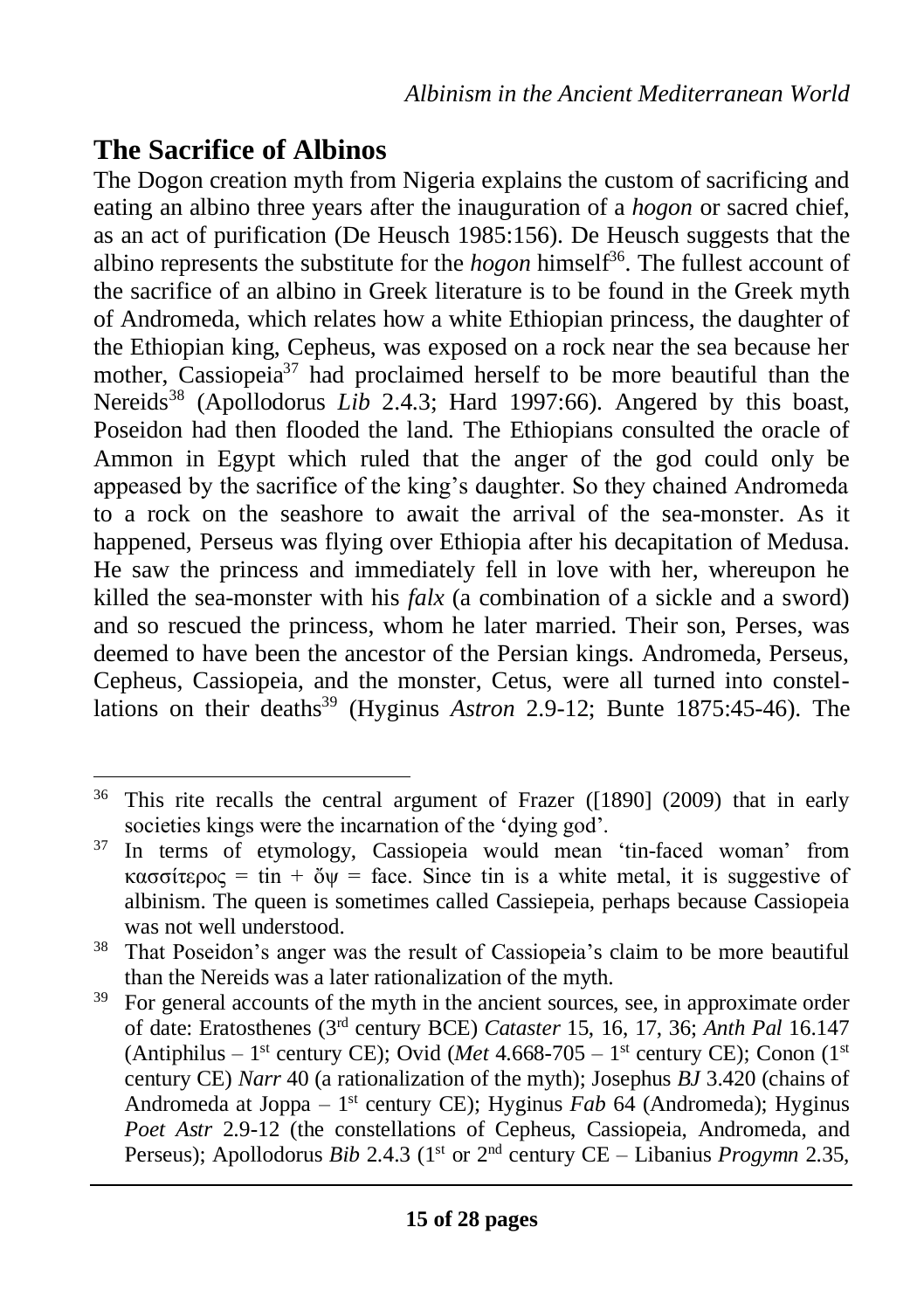myth clearly identifies Andromeda as a princess who was white among black Ethiopians (cf. Philostratus *Imag* 1.29, ἡ κόρη δὲ ἡδεῖα μέν, ὅτι λευκὴ ἐν Αἰθιοπίᾳ (*The girl was pleasing inasmuch as she was white in Ethiopia*) (Fairbanks 1960:116-117). Andromeda is also shown as markedly white among black Ethiopians on Attic vase paintings<sup>40</sup> (Hilton 1998a).

# **Albinism and the Cult of the Moon and Stars**

Anthropological literature contains many instances in which the phenomenon of albinism relates to the influence of astral bodies such as the sun, moon, and stars. In the Nigerian myth mentioned above, the albino represents Nommo, after he had been 'burnt on contact with the sun during his descent to earth' (De Heusch 1985:156). The practice of sacrificing an albino was also followed by the Bambara in Mali, during the enthronement of the kings of Segu. Here too there is a close association with the sun and a direct connection with the creating deity, Faro. The San Blas albinos were credited with the ability 'to scare away with a small bow and arrow, the demon devouring the sun or moon at times of eclipses' and refer to them with the term *ibe* (*sun*) (Stout 1946:489). The albinos of Amboina were viewed as the children of the morning star and among the Malays they were thought to be the children of the sun. Sometimes, albinism is connected with lunar influence, since albinos prefer pale light over bright light. Lionel (cf. Wafer 1934:81) records an account of 'White Indians' and relates how 'when the Moon-shiny nights come, they are all Life and Activity, running abroad, and into the Woods, skipping about like Wild-Bucks'. Among the Cuna, there is a particularly strong link between albinism and the moon cult (Keeler 1964:1-11).

In Greco-Roman literature, the location of the albino tribes mentioned in Isigonus, Pliny, Aulus Gellius, and Solinus, in the remote land of Albania (near modern Chechnya) may be related to the prevalence of the cult of the moon there. Strabo (11.4 [Albanians], especially 11.4.7 C503 [Selene cult]) refers to the cult of Selene among the Albanians in which a human sacrifice was performed annually. The victim was usually one who

<sup>36 (</sup>two narratives of Cepheus and Perseus respectively  $-4<sup>th</sup>$  century CE); Tzetzes *Schol Lyc* 836 (12th century); and First Vatican Mythographer 73 SRML 1.24.

<sup>40</sup> For the myth of Andromeda as an account of the sacrifice of an albino, see Hilton (1998a:11-12).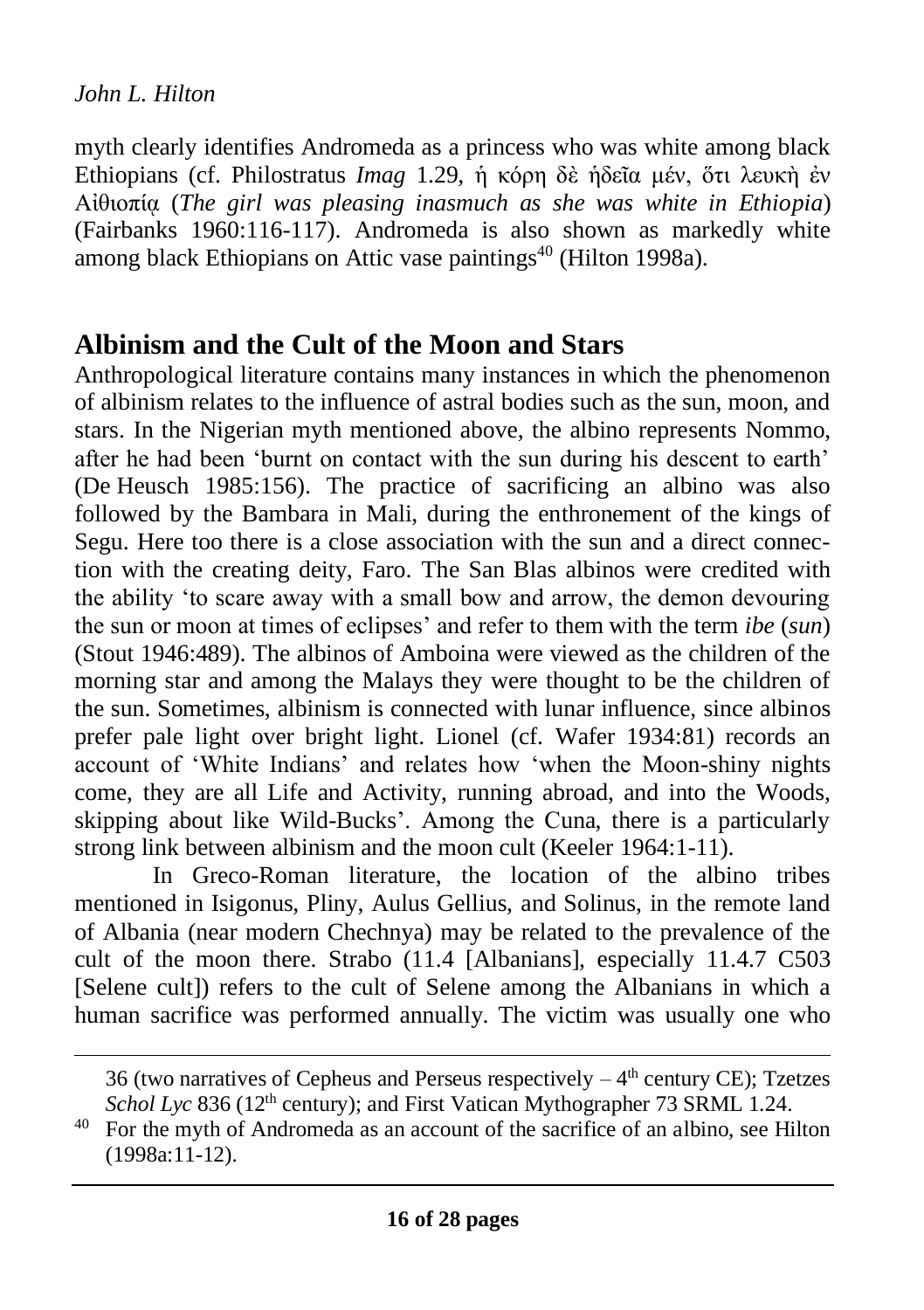wandered the woods in a state of possession. Such a person would be arrested by the priest, looked after for a year, and then sacrificed by stabbing with a lance. Divinations were made on the basis of how his body fell to the  $ground<sup>41</sup>$ .

Further evidence for the connection between the cult of Selene and albinism can be found in a fictitious narrative entitled *Incredible things beyond Thule*, by Diogenes, who wrote at some time during the early Roman Empire (cf. Stephens & Winkler 1995:118-119). This author has his heroine, Derkyllis refer to people in Iberia, who could see in the dark but were blind by day (Photius *Bibl* 109b3) (Stephens & Winkler 1995:123-124). Iberia is usually identified with Thracian Iberia in the Caucasus region, adjacent to Albania. Derkyllis goes on to describe how they fled from some Celts on horses that changed color (cf. Strabo 3.4.15), how the eyes of her companion and fellow-traveler, Astraeus, grew smaller and larger with the waxing and waning of the moon, and how this enabled him to reconcile two warring kings by proposing that they share power according to the phases of the moon (Stephens & Winkler 1995:124). According to the paradoxographer, Apollonius, Eudoxus of Rhodes also mentions a Celtic tribe who could see by night but were blind by day (Giannini 1965). This Eudoxus may be the same author as Eudoxus of Cyzicus  $(3<sup>rd</sup>$  century BCE), who had been sent by Ptolemy VIII to find a sea route to India and composed a number of accounts of his sea voyages (Strabo 2.3.4-5  $[C98-C102]^{42}$  (Cary & Warmington 1929:90-91, 123-128). Alternatively, the information of Eudoxus of Rhodes may have been incorporated in the writings of Eudoxus of Cyzicus. In any case, the story ultimately goes back to the time of Aristotle, since Stephanus of Byzantium states in his *Ethnica* (*s.v. Germara*) that Aristotle has recorded the existence of a Celtic tribe, the Germara, who are blind by day, in his work *On Marvels*<sup>43</sup> (Billerbeck 2006:420-421).

<sup>&</sup>lt;sup>41</sup> This recalls the sacrifice of scapegoats in ancient religions (cf. Bremer 1983; Girard 1986).

<sup>42</sup> For the text of Apollonius *Mir* 24, see Giannini (1965).

<sup>43</sup> There is also an account in Aristotle (*HA* 3.12.519a.5-19) of how animals belonging to the same species may have both white and black members, and how in one region there were two rivers that caused the rams who drank from them to produce white or black lambs depending on the river they had drunk from.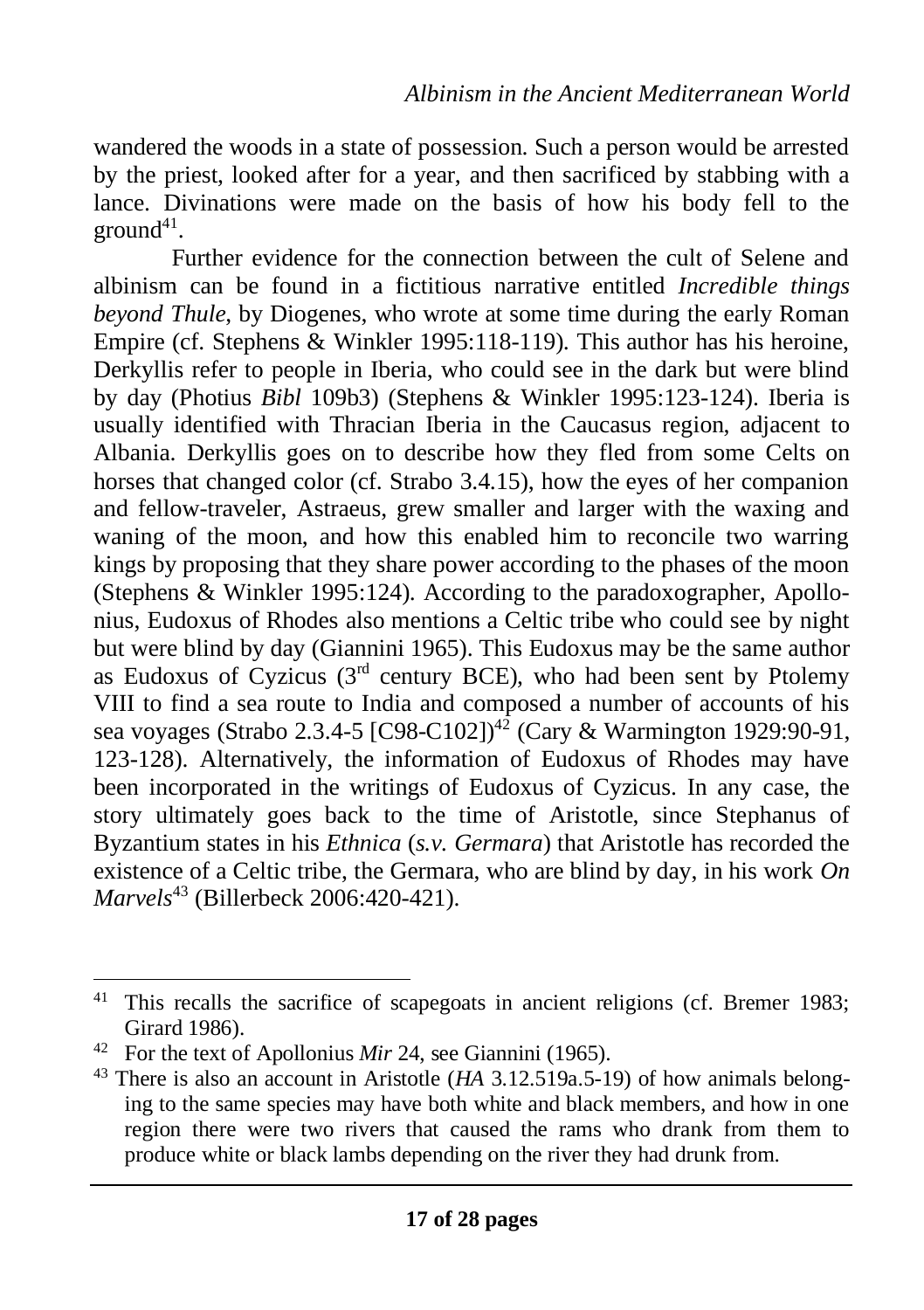The presence of Celts in Iberia in the Caucasus should not surprize, since in antiquity, Celtic tribes were found across a wide northerly region stretching from Galicia in the west to Galatia in Turkey and beyond (Powell [1958] 1985; Rankin [1987] 1996). The location of this tribe among the Celts may also not be accidental, since Celtic beliefs about reincarnation and immortality were sometimes considered Pythagorean (Diodorus Siculus 5.28. 6; Oldfather 1933:170-173), and Pythagoreanism plays a significant role in Diogenes' narrative. In his *Life of Pythagoras* (10-17), Porphyry provides further information about this episode in Diogenes' novel. According to him, Diogenes related how an itinerant Etruscan named Mnesarchus came across Astraeus as a baby, lying underneath a poplar tree and gazing at the sun without blinking. This baby was fed from the dew from the trees through a straw in its mouth. Reckoning that the infant was divine, Mnesarchus adopted the child, gave him the name Astraeus, and then entrusted him to Pythagoras, who studied 'the way his body moved and rested, and oversaw his education' (*VP* 13; Stephens & Winkler 1995:134-135).

Astraeus is included in Hesiod's *Theogony* (375-382) as the son of Crio and Eurybia, who, together with Eos (Dawn), in turn begot the winds, Zephyr, Boreas, and Notus, as well as the star, Eosphorus (the morning star, Venus) and the shining stars (ἄστρά τε λαμπετόωντα) that crown Uranus (West 1966). The brother of Astraeus was the Titan Perses who begot Hecate with Asteria  $(409)^{44}$  (Stephens & Winkler 1995). This genealogy reinforces the connection between Astraeus and the heavenly bodies, which is strengthened also by the etymology of the name (Astraeus is derived from  $\dot{\alpha} \sigma \tau \dot{\eta} \rho$  = *star*) and the reference in Aratus' *Phaenomena* 98-99, where Astraeus is described as 'the original father of the stars'<sup>45</sup> (Rohde 1914:284).

The lunar sibyl plays an important role in the novel of Antonius Diogenes. In the course of the narrative, Deinias summarizes the story, to the exasperation of Photius: 'In their progress northwards they came close to the

<sup>44</sup> However, an alternative tradition makes Perses the son of Perseus and Andromeda, and the progenitor of the Persian race (Kidd 1997:80).

<sup>&</sup>lt;sup>45</sup> These details recall the connection between albinos and the sun, moon, and stars in anthropology (see above) and the social authority that derives from this link. The feminine version of the name, Astraea, represents Justice in later mythology. Some have thought that Astraeus may be a double of Aristaeus, the heir of Pythagoras (cf. Iamblichus *VP* 265).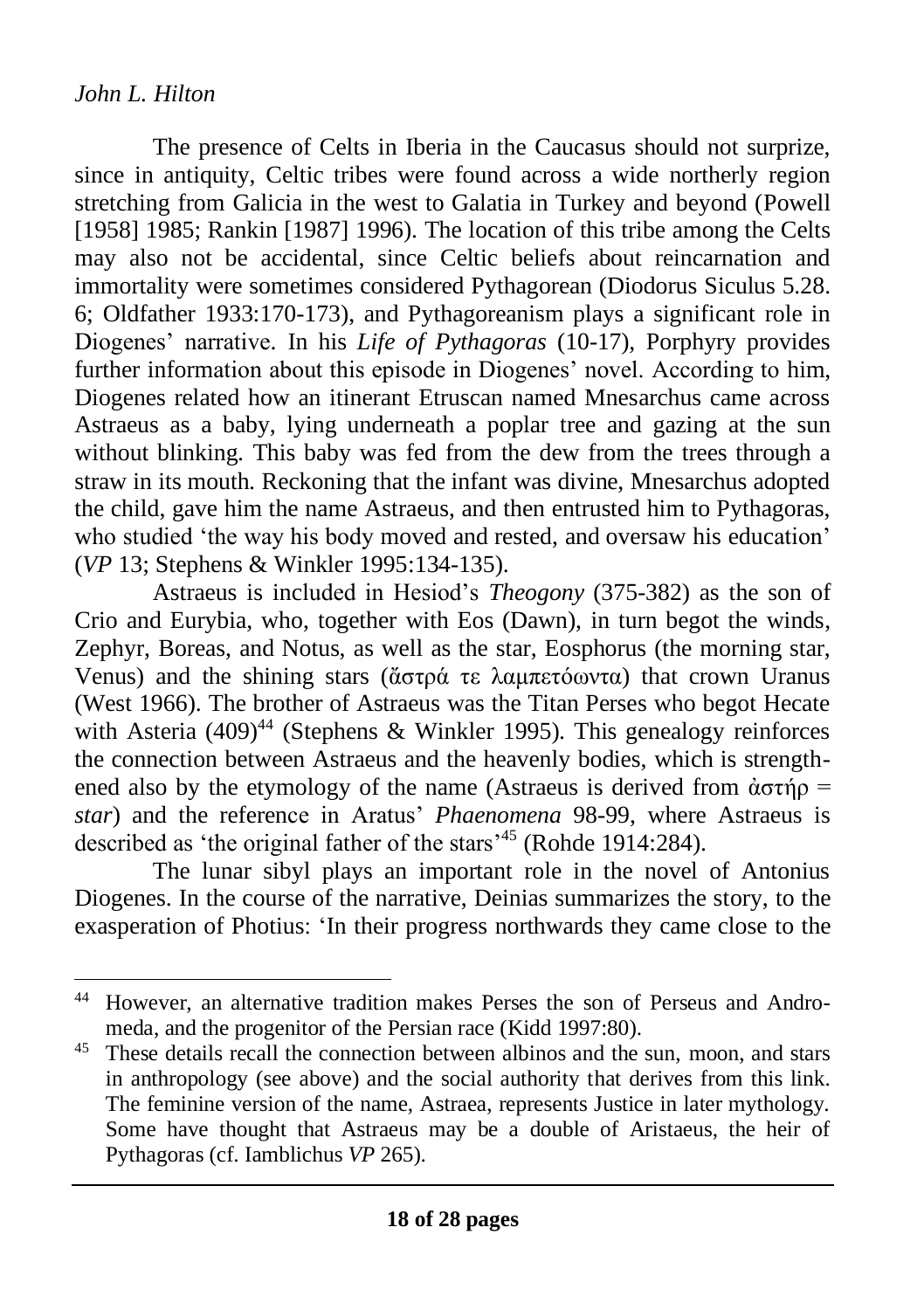moon, as to a very pure land, and there they saw what you would expect a person to see who had previously made up lies out of all proportion. Then how the Sibyl took the opportunity provided by Karmanes to prophecy again' (Stephens & Winkler 1995:126). This recalls Plutarch's account (*De Pyth Or* 398c-d) of how the Delphic Sibyl claimed that after her death she would not cease prophesying but would become the face of the moon and that her body would be transformed into the grass growing on the earth and 'on this shall pasture the creatures reared for the holy sacrifice, and they shall acquire all manner of colours and forms and qualities upon their inward parts, from which shall come for men prognostications of the future' (Babbitt 1969:281).

There was great interest in the influence of the moon on human existence in antiquity. Xenocrates equated the moon with the nature of the *daemones* in his statement that 'there is a body of mixed nature which actually parallels the *daemones*, namely the moon' (Plutarch *De Def Or* 416c). Another writer, Aëtius (fr 15), talks of 'sublunary demons' (*hyposelenoi daimones*). Plutarch's dialogue *On the Face in the Moon* (*De fac* 937- 938af) discusses how these beings survive in such a harsh environment, since Ethiopians are burnt by the dry atmosphere in their region of earth $46$ .

## **Albinism and the Cult of Helios**

The anthropological literature cited above provides evidence that albinism was connected with the sun in traditional knowledge systems. In antiquity, a sun-god is found in a number of Indo-European societies (West 2007:190- 237). The Indo-European convention of Helios' course through the sky in a horse-drawn chariot or a boat may date to the middle of the second millennium. The dawn (*Eos*) was also treated as a goddess at this time, and the sun was said to have a daughter, who was associated with the sons of God, who were her suitors.

In Greece, Helios predates the Olympian gods and goddesses (West 2007). In Homer, he is all-seeing (*Il* 3.277; *Od* 11.109), the 'unwearying eye of heaven' and 'the mother of our eyes' (Ar *Nub* 285-286; Pind fr 44), and he is consequently invoked as a witness to oaths (*Il* 19.258). Some mythological characters are described as children of Helios, the progenerative power of

<sup>46</sup> For a more extensive discussion of ancient ideas about the moon, see Hilton (2005).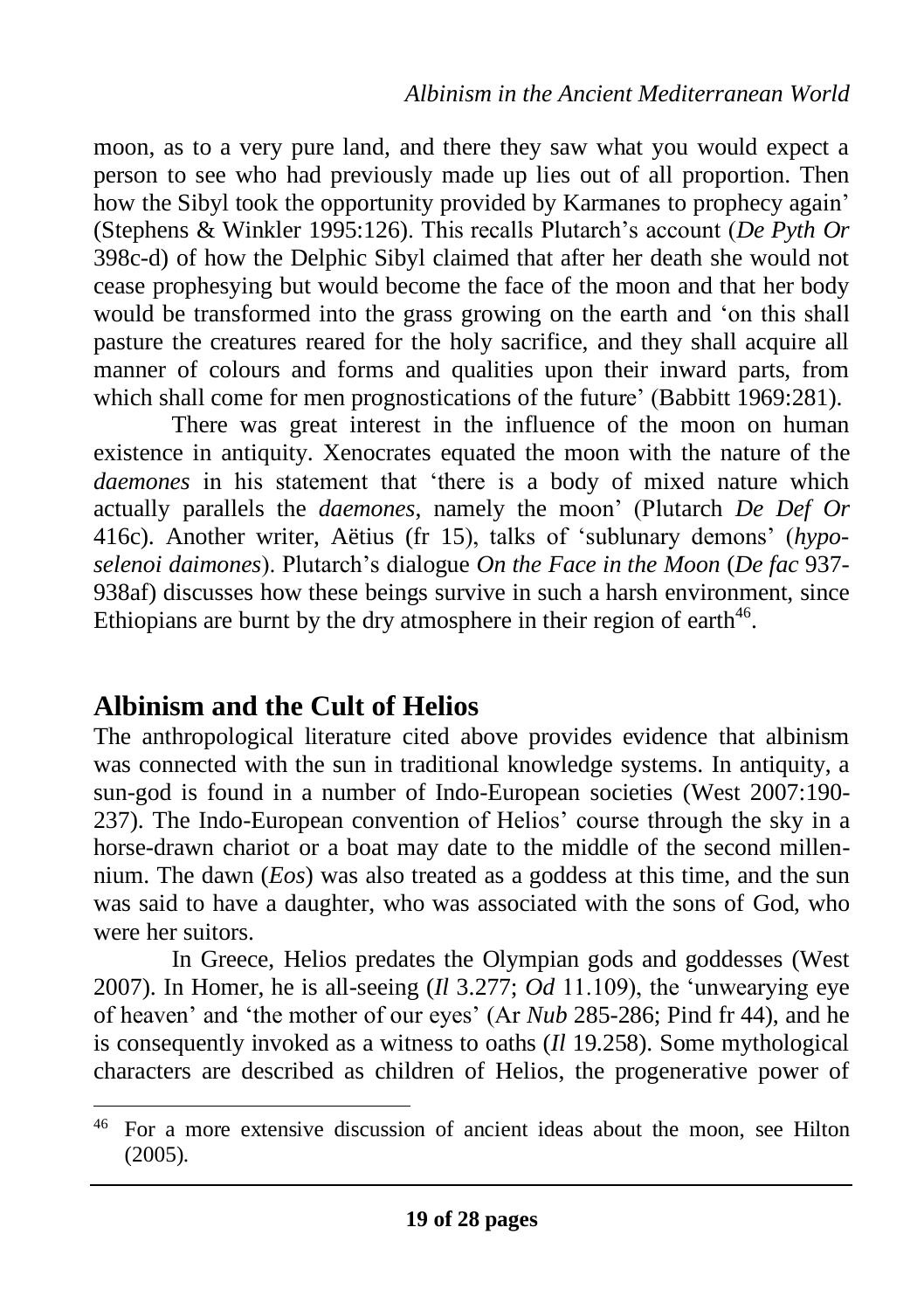nature, and his wife, Perse or Perseis (also one of the names of the moongoddess Hecate [see above]), who could be identified with Persephone, but was also sometimes called Neaera. They had two sons, Aeetes and Phaethon (Kerényi 1951:194-196), and numerous daughters, including Lampetia and Phaethousa, who guarded the cattle of Helios on the island of Thrinacia in the *Odyssey*, Aegle or Phoebe ('moonlight'), Helia ('the female sun'), the Charites, Circe, Pasiphae ('shining for all'), and Medea (Kerényi 1951).

In the *Odyssey*, Circe lives close to the house and dancing-place of dawn and the risings of the sun (*Od* 12.3-4). In Apollonius of Rhodes' *Argonautica*, she is described as the daughter of Helios and the sister of Aeetes, the son of Helios with Perses (*Od* 3.309-311). Circe performs rituals of purification for Medea, Jason, and his followers. Circe herself is marked out by her 'appearance and her eyes' (*Od* 4.683-684) and she instantly recognizes Medea, her niece, from the brightness of her eyes (Apollonius Rhodios 4.725-729; Seaton [1912] 1967:342) 47:

> *ἵετο δ' αὖ κούρης ἐμφύλιον ἴδμεναι ὀμφήν αὐτίχ' ὅπως ἐνόησεν ἀπ' οὔδεος ὄσσε βαλοῦσαν· πᾶσα γὰρ Ἠελίου γενεὴ ἀρίδηλος ἰδέσθαι ἦεν, ἐπεὶ βλεφάρων ἀποτηλόθι μαρμαρυγῇσιν οἷόν τε χρυσέην ἀντώπιον ἵεσαν αἴγλην.*

[*T*]*he moment she saw Medeia raise her eyes from the ground, She was eager to hear her voice – a kinwoman's surely, For all the Sun's descendants were impossible to mistake, Since from under their eyelids they darted a radiance Far in front of them, a brightness like that of gold.*

Medea's eyes have a magical power in the *Argonautica*: She puts the serpent who was guarding the fleece to sleep with the power of her gaze (*Od* 4.145- 147) and overcomes the bronze man, Talos with her vision (*Od* 4.1669-1672). The fear of catching the eye of Medea that the citizens of Colchis display (*Od* 3.885-886) may be due to their belief in the power of the 'evil eye'<sup>48</sup>.

<sup>&</sup>lt;sup>47</sup> The translation of Apollonius Rhodios is found in Green (1997:132).

<sup>48</sup> Helen of Sparta too, while not explicitly named as the daughter of Helios, is associated with the sun. This is apparent from her association with the Dioscuri,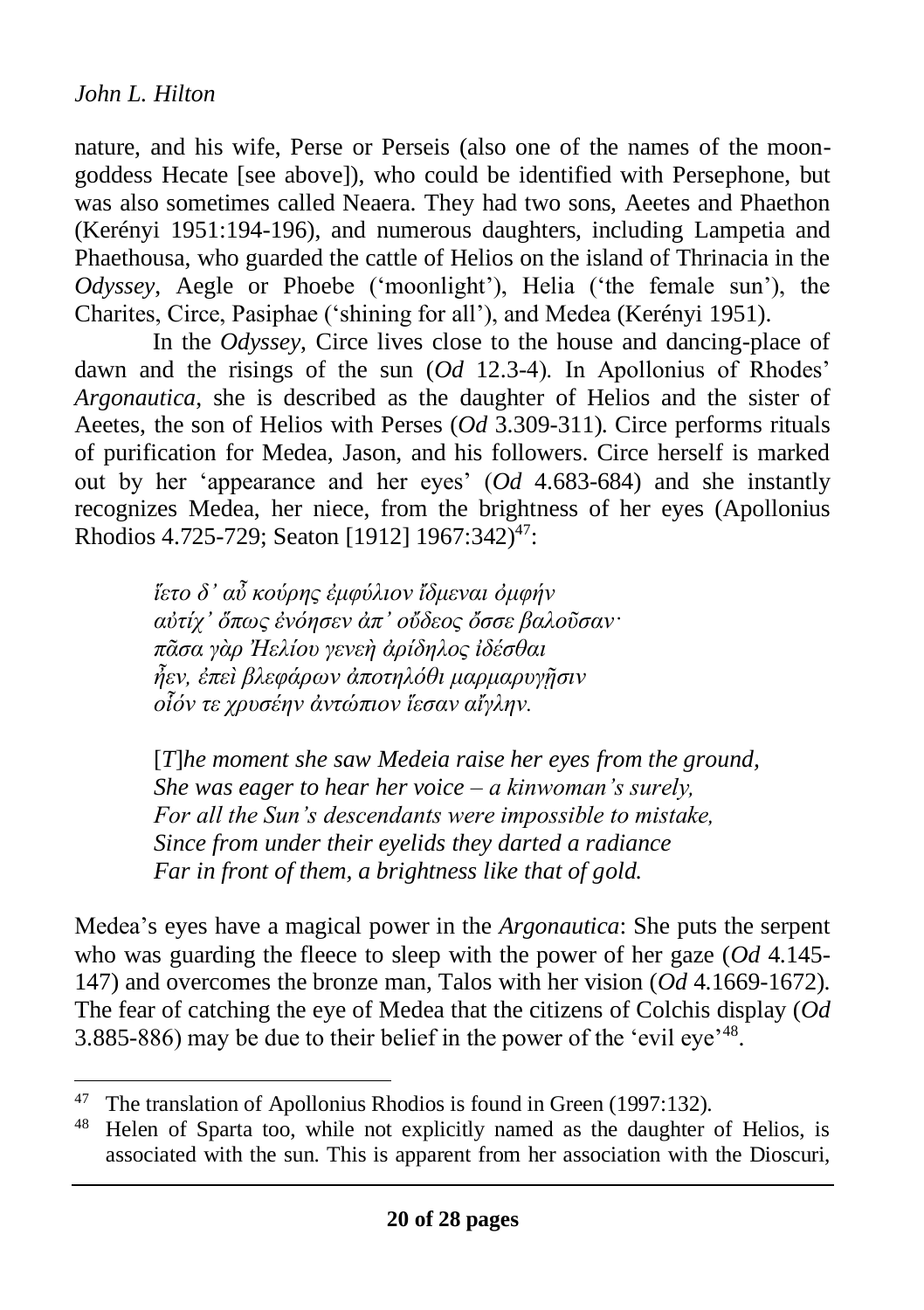Belief in astral deities is characteristic of early stages of Greek religion. Later, such beliefs were replaced by the cult of the Olympian gods. However, the evidence adduced above indicates that a belief in the influence of astral powers also continued in later times.

# **Conclusion**

The above discussion of the evidence of albinism from the ancient Mediterranean world shows that attitudes towards the condition changed over time. Religious explanations were often advanced to explain the unusual births of albinos and their startlingly different appearance. Later, rationalizations of such births, such as the theory of maternal impression, in which the fetus was thought to have been affected by what the mother had been gazing on at the time of conception, were put forward to explain them. Conception at midday, when the sun was at the peak of its power, was held to be a causative factor. Moreover, from time to time, albinos were exposed at birth or 'made sacred' as the victims of human sacrifice in mythological accounts. Albinism was also consistently associated with astral cults of the sun, moon, and stars, especially in the Graeco-Roman culture. Later, however, particularly in the paradoxographical treatises, and as knowledge about the wider world developed they were viewed with greater realism, and were considered oddities, paradoxical figures who sometimes aroused contempt, as in the case of the anecdote concerning Aulus Gellius. All this is very different from the modern understanding of the condition as a genetic accident, but one that has similar consequences in terms of the social isolation of those who inherit these genes.

# **References**

- Agamben, G. 1998. *Homo sacer: Sovereign power and bare life.* Heller-Roazen, D. (trans.). Stanford, CA: Stanford University Press.
- Andree, R. 1889. *Ethnographische Parallelen und Vergleiche*. Classic Reprint Series. Leipzig: Von Veit Verlag.
- Ardener, E.W. 1954. Some Ibo attitudes to skin pigmentation. *Man* 54: 71- 73.

her birth from a goose-egg, and the recurrent motif of the abduction of the sunmaiden in ancient mythology. For these associations, see West (2007:230-232).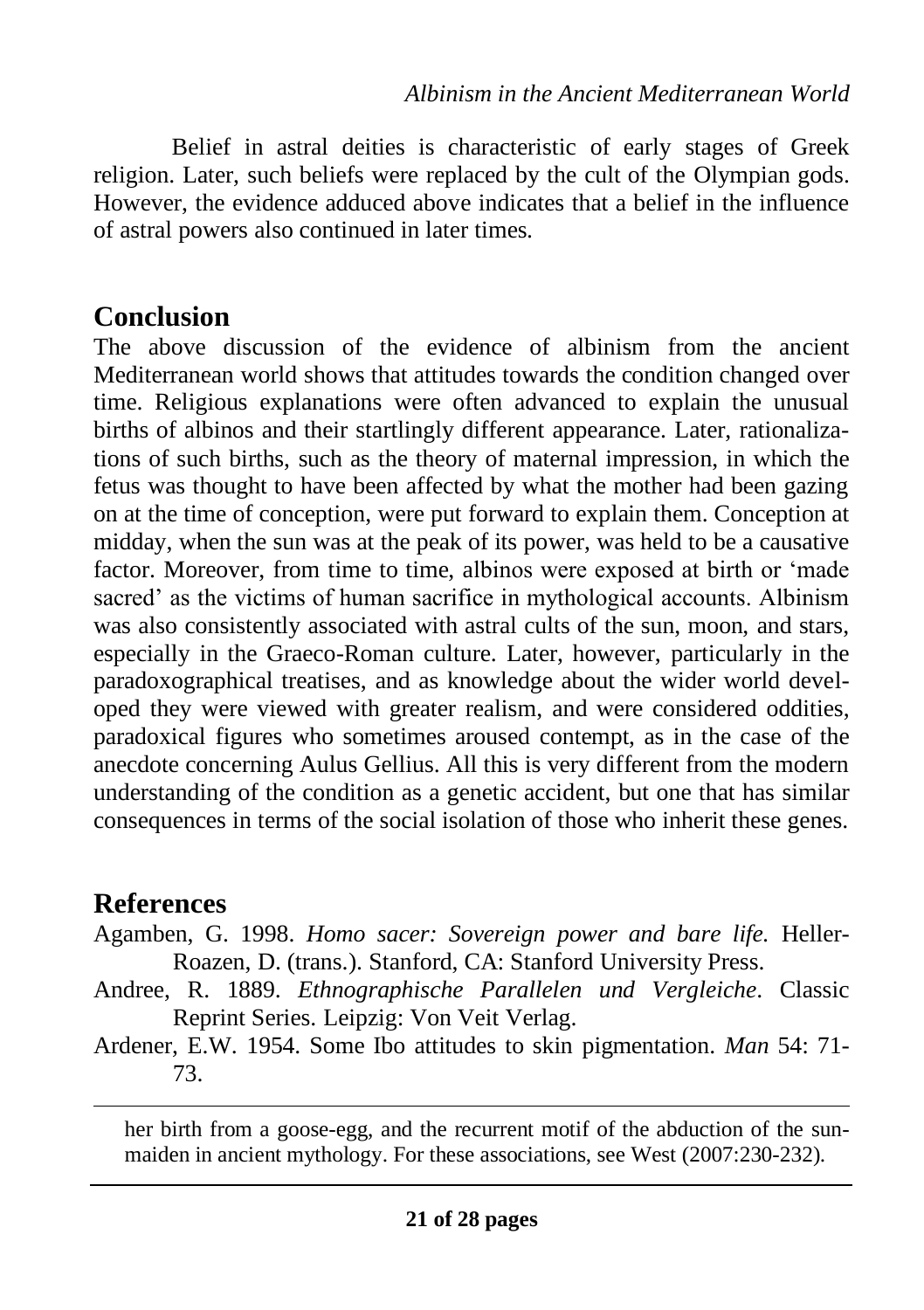- Avigad, N. & Y. Yadin 1956. *A Genesis apocryphon: A scroll from the wilderness of Judaea.* Jerusalem: Magnes.
- Babbitt, F.C. (ed. & trans.) 1969. *Plutarch: Moralia (351 C-438 E).* London: Heinemann.
- Baker, C. 2010. The myths surrounding people with albinism in South Africa and Zimbabwe. *Journal of African Cultural Studies* 22, 2: 169-181.
- Baker, C. 2011. *Enduring negativity: Representations of albinism in the novels of Didier Destremau, Patrick Grainville and Williams Sassine.* Oxford: Peter Lang.
- Berger, P. 1974. Some second thoughts on substantive V functionalist definitions of religion. *Journal for the Scientific Study of Religion* 13, 2: 125-133.
- Bigwood, J.M. 1989. Ctesias' *Indica* and Photius. *Phoenix* 43: 302-316.
- Billerbeck, M. (ed.) 2006. *Stephanus Byzantius: Ethnica.* Vol. 1. Berlin: De Gruyter.
- Bolton, J.D.P. 1962. *Aristeas of Proconnesus.* Oxford: Oxford University Press.
- Bremer, J. 1983. Scapegoat rituals in Ancient Greece. *Harvard T.H. Chan School of Public Health* 87: 299-320.
- Brocco, G. 2016. Albinism, stigma, subjectivity and global-local discourses in Tanzania. *Anthropology and Medicine* 23, 3: 229-243.
- Bryceson, D.F., J.B. Jønsson, & R. Sherrington 2010. Miners' magic: Artisanal mining, the albino fetish and murder in Tanzania. *The Journal of Modern African Studies* 48, 3: 353-382.
- Bunte, B. 1875. *Hygini Astronomica*. Leipzig: Weigel.
- Burkert, W. 1985. *Greek religion: Archaic and classical.* Raffan, J. (trans.). Oxford: Oxford University Press.
- Cancik, H., H. Schneider, C.F. Salazar, & D.E. Orton (eds.). 2002. *Brill's new Pauly: Encyclopaedia of the ancient world: Antiquity.* Leiden: Brill.
- Cary, M. & E.H. Warmington 1929. *The ancient explorers*. Penguin Classics. Harmondsworth: Penguin Books.
- Charlesworth, J.H. 1983-1985. *The Old Testament Pseudepigrapha. Vol. 1: Apocalyptic literature and testaments.* New York: Doubleday.
- Clarke, S. & J. Beale 2018. Albinism and social marginalization. In Kromberg, J.G.R. & P. Manga (eds.): *Albinism in Africa*. Cambridge, MA: Academic Press.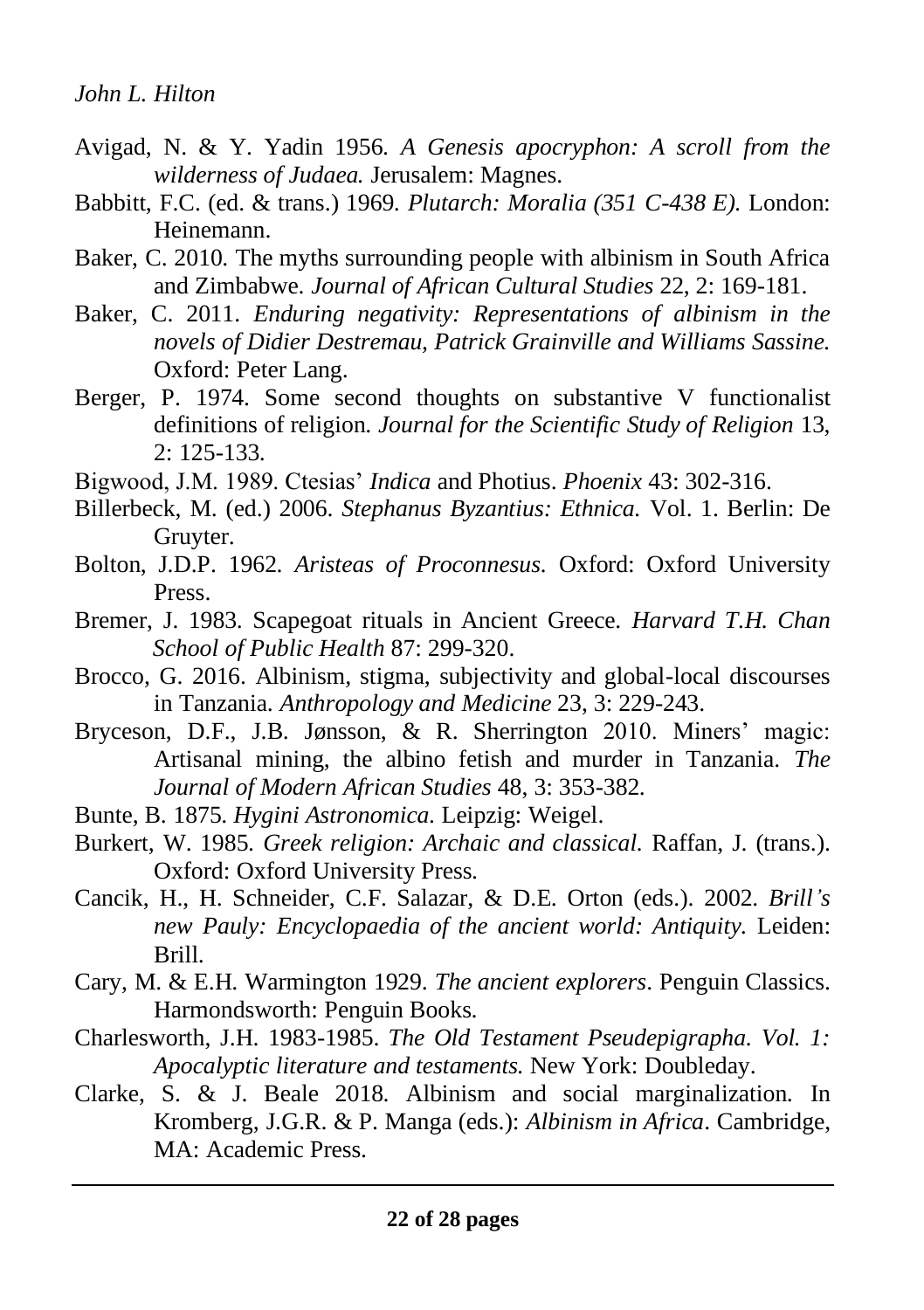- Daston, L.J. & K. Park 1998. *Wonders and the order of nature, 1150-1750.* New York: Zone Books.
- De Heusch, L. 1985. *Sacrifice in Africa.* O'Brien, L. & A. Morton (trans.). Manchester: Manchester University Press.
- Dickie, M.W. 2001. *Magic and magicians in the Greco-Roman world.* London: Routledge.
- Durkheim, É. 1915. *The elementary forms of the religious life.* Swain, J.W. (trans.). Mineola: Dover Publications.
- Eby, C.H. & H.D. Evjen 1962. The plague at Athens: A new oar in muddied waters. *Journal of the History of Medicine and Allied Sciences* 17, 2: 258-263.
- Eliade, M. 1992. *Mystic stories: The sacred and the profane.* Cartianu, A. (trans.). Boulder: East European Monographs.
- Fairbanks, A. (ed.) 1960. *Philostratus: Imagines.* Loeb Classical Library. Cambridge, MA: Harvard University Press.
- Fairclough, H.R. (ed. & trans.) [1926] 1966. *Horace: Satires, epistles and ars poetica.* Cambridge, MA: Heinemann.
- Frazer, J.G. [1890] 2009. *The golden bough: A study in magic and religion.* Vol. 12 (1911-1915). London: Macmillan.
- Froggatt, P. 1960. The legend of a white native race. *Medical History* 4, 3: 228-235.
- Garland, R. 2010. *The eye of the beholder: Deformity and disability in the Graeco-Roman world.* London: Bristol Classical Press.
- Geus, K. & C.G. King 2018. Paradoxography. In Keyser, P.T. & J. Scarborough (eds.): *The Oxford Handbook of Science and Medicine in the classical world*. Oxford: Oxford University Press.
- Giannini, A. 1963. *Studi Sulla Paradossografia Greca I: Instituto Lombardo Rend. Lett.* 97. Milan: Istituto Lombardo di Scienze e Lettere.
- Giannini, A. 1964. *Studi Sulla Paradossografia Greca II: Acme*. 17. Milan: Istituto Lombardo di Scienze e Lettere.
- Giannini, A. (ed.) 1965. *Apollonius: Historiae Mirabiles.* Paradoxographorum Graecorum reliquiae. Milan: Istituto Editoriale Italiano.
- Girard, R. 1986. *The scapegoat.* Freccero, Y. (trans.). Baltimore: John Hopkins University Press.
- Graf, F. 2002. Theories of magic in antiquity. In Mirecki, P. & M. Meyer (eds.): *Magic and ritual in the ancient world*. Leiden: Brill.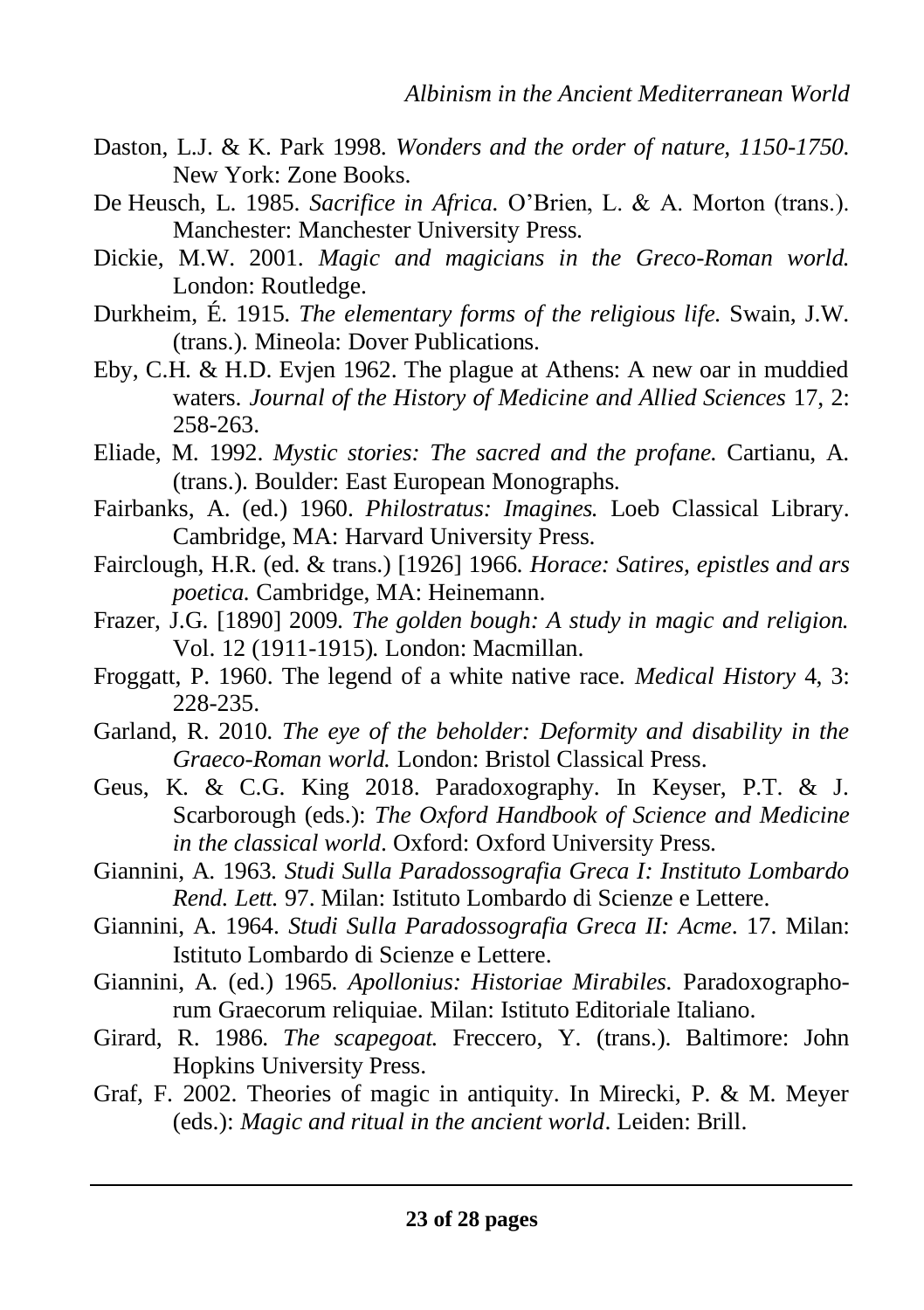- Graves, R. 1948. *The white goddess: A historical grammar of poetic myth.* London: Faber & Faber.
- Green, P. (trans.) 1997. *The Argonautika of Apollonios Rhodios*. Berkeley: University of California Press.
- Hansen, W. (trans.) 1996. *Phlegon of Tralles: The book of marvels*. Exeter: University of Exeter Press.
- Hard, R. (trans.) 1997. *Apollodorus: The Library of Greek Mythology*. Oxford: Oxford University Press.
- Harmon, A.M., K. Kilburn, & M.D. Macleod (eds. & trans.) 1961. *Lucian.*  Loeb Classical Library. London: Harvard University Press.
- Hilton, J.L. 1998a. A commentary on books 3 and 4 of the Ethiopian story of Heliodorus. PhD thesis, Department of Classics, University of Natal, Durban.
- Hilton, J.L. 1998b. An Ethiopian paradox: Heliodorus, *Aithiopika* 4.8. *Cambridge Philological Society* (Supplementary Volume) 21: 79-92.
- Hilton, J.L. 2005. Lucian and the great moon hoax of 1835. *Akroterion* 50: 87-107.
- Hopper, J.M.H. 1992. An arenavirus and the plague of Athens. *Journal of the Royal Society of Medicine* 85: 350-351.
- Hornblower, S., A. Spawforth, & E. Eidinow (eds.) 2012. *The Oxford*  Classical Dictionary. 4<sup>th</sup> ed. Oxford: Oxford University Press.
- Imafidon, E. 2019. *African philosophy and the otherness of albinism: White skin, black race.* Routledge Studies in African Philosophy 1. Abingdon: Routledge.
- Imperato, P.J. & G.H. Imperato 2008. Twins, hermaphrodites, and an androgynous albino deity: Twins and sculpted twin figures among the Bamana and Maninka of Mali. *African Arts* 41, 1: 40-49.
- Jones, C.P. (trans.) 2005. *Apollonius of Tyana.* Vol. 1. Cambridge, MA: Harvard University Press.
- Keeler, C.E. 1964. The incidence of Cuna moon-child albinos. *Journal of Heredity* 55, 3: 115-118.
- Kerényi, C. 1951. *The gods of the Greeks.* Cameron, N. (trans.). London: Thames & Hudson.
- Kerényi, K. [1927] 1962. *Die Griechisch-Orientalische Romanliteratur in religions-geschichtlicher Beleuchtung.* Darmstadt: Wissenschaftliche Buchgesellschaft.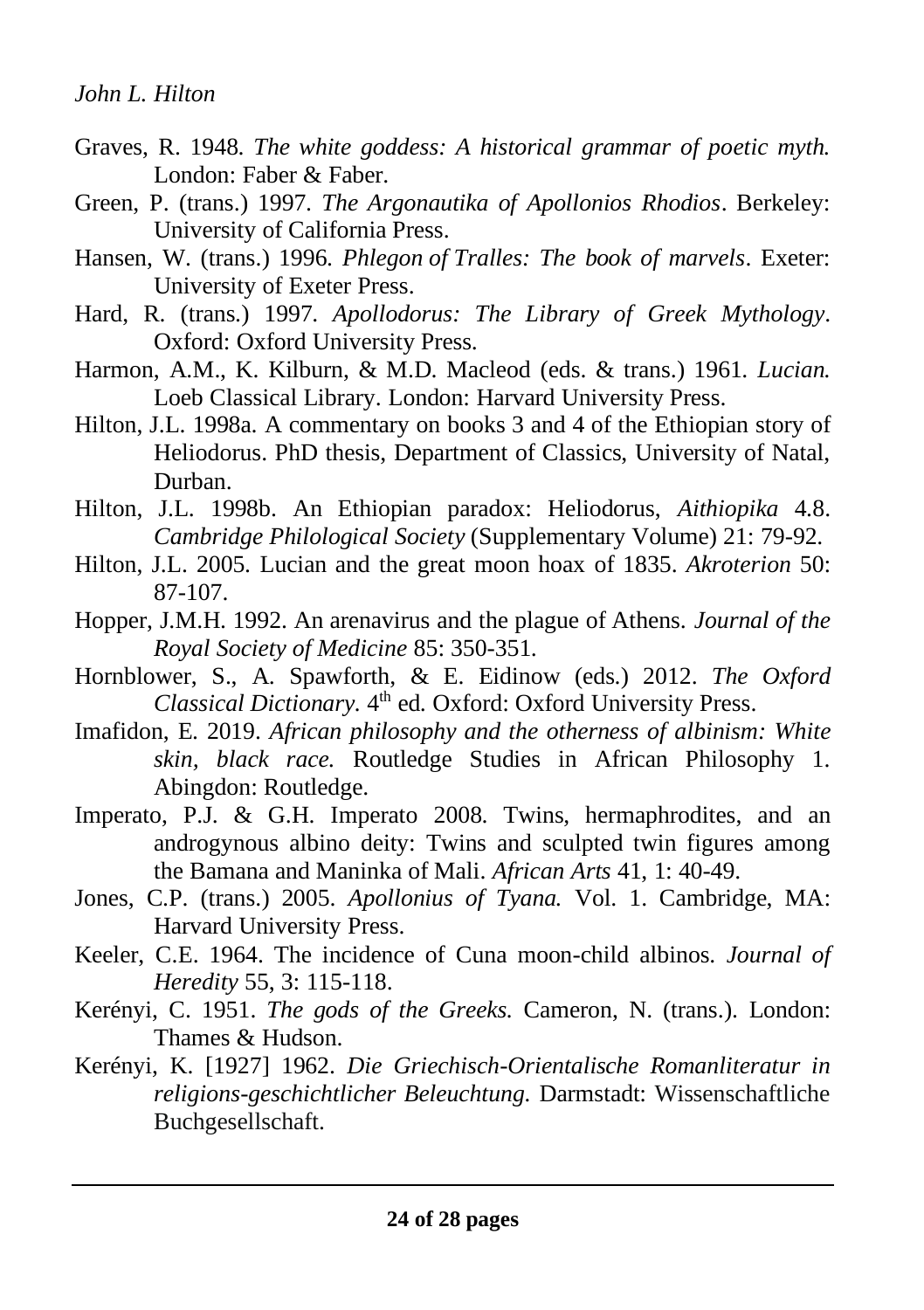- Kerr, R. & J.G.R. Kromberg 2018. Genetic testing, postnatal, and prenatal diagnosis for albinism. In Kromberg, J.G.R. & P. Manga (eds.): *Albinism in Africa*. Cambridge, MA: Academic Press.
- Kidd, D. (ed.) 1997. *Aratus: Phaenomena.* Cambridge: Cambridge University Press.
- Kirkwood, B.J. 2009. Albinism and its implications with vision. *Insight the Journal of the American Society of Ophthalmic Registered Nurses* 34,  $2: 13-16.$
- Knibb, M.A. & E. Ullendorff 1978. *The Ethiopic book of Enoch I-II.* Oxford: Clarendon Press.
- Krappe, A.H. 1944. Albinos and albinism in Iranian tradition. *Folklore* 55, 4: 170-174.
- Kroll, W. (ed.) [1908] 1973. Anthologiarum libri ix: Vettii Valentis anthologiarum libri. Berlin: Weidmann.
- Kromberg, J. 1992. Albinism in the South African Negro IV: Attitudes and the death myth. *Birth Defects Original Article Series* 28, 1: 159-166.
- Kromberg, J.G.R. 1987. Albinism in Southern Africa: Why so common in blacks. *South African Journal of Science* 83: 68.
- Kromberg, J.G.R. 2018a. Epidemiology of albinism. In Kromberg, J.G.R. & P. Manga (eds.): *Albinism in Africa.* Cambridge, MA: Academic Press.
- Kromberg, J.G.R. 2018b. Introduction and historical background. In Kromberg, J.G.R. & P. Manga (eds.): *Albinism in Africa.* Cambridge, MA: Academic Press.
- Kromberg, J.G.R. 2018c. Psychosocial and cultural aspects of albinism. In Kromberg, J.G.R. & P. Manga (eds.): *Albinism in Africa.* Cambridge, MA: Academic Press.
- Kromberg, J.G.R. & T. Jenkins 1984. Albinism in the South African Negro III: Genetic counselling issues. *Journal of Biosocial Science* 16, 1: 99-108.
- Kromberg, J.G.R. & P. Manga (eds.) 2018. *Albinism in Africa.* Cambridge, MA: Academic Press.
- Kromberg, J.G.R., M.E. Zwane, & T. Jenkins 1987. The response of black mothers to the birth of an albino infant. *The American Journal of Diseases of Children* 141, 8: 911-916.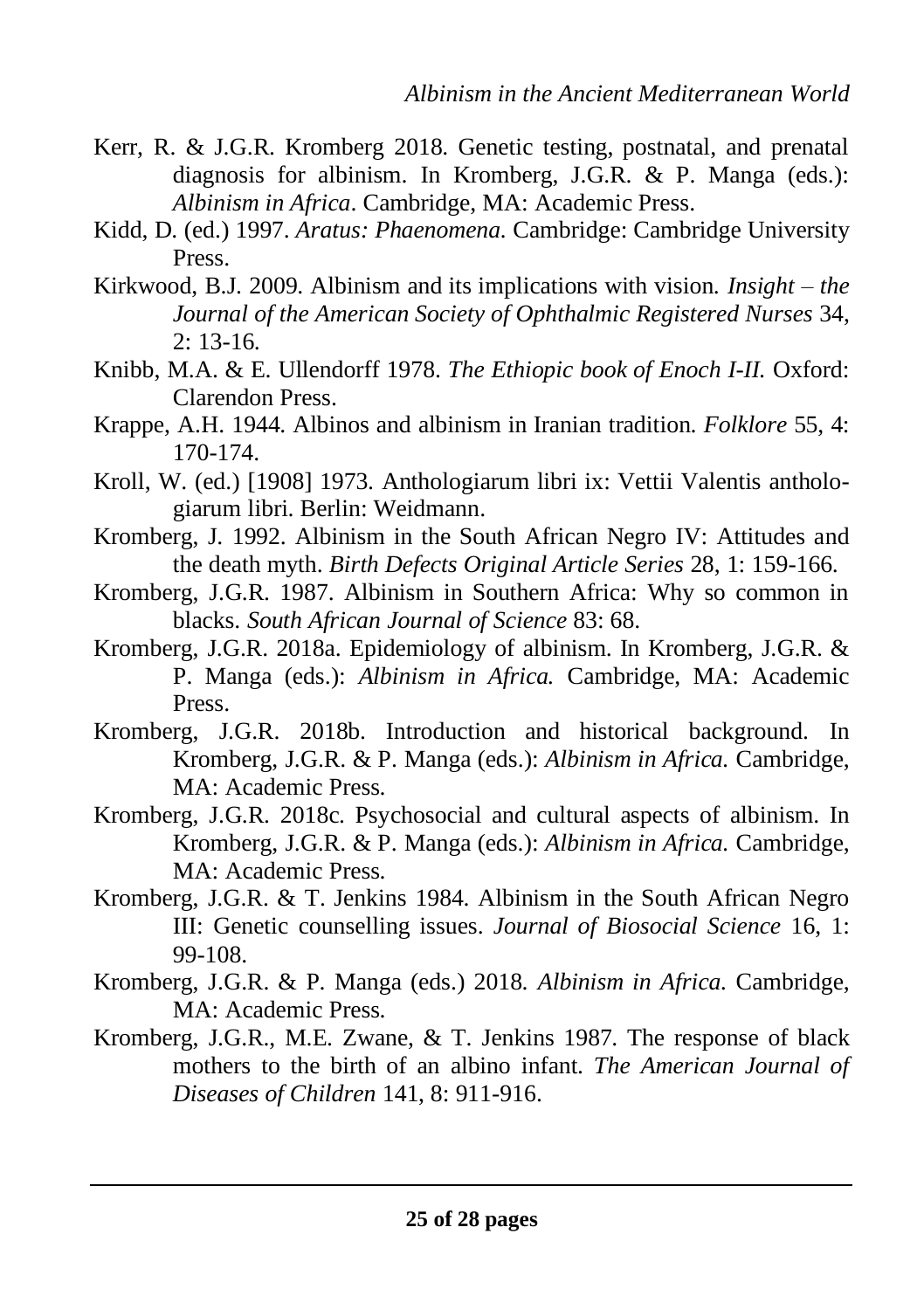- Lenfant, D. (ed.) 2004. *Ctésias: La Perse, L*'*inde, Autres Fragments. Collection des universités de France série grecque 435*. Paris: Les Belles Lettres.
- Lewis, R.A. 2015. Ocular albinism, X-Linked. *NCBI Resources*. November 19, 2015. Available at: https://www.ncbi.nlm.nih.gov/books/NBK 1343/. (Accessed on April 8, 2020.)
- Liddle, H.G. & R. Scott 1968. *A Greek-English lexicon*. Jones, H.S. (rev.). New ed. Oxford: Clarendon.
- Little, R. 1995. *Nègres Blancs: Représentations de L*'*autre Autre: Essai.* Paris: L'Harmattan.
- Littman, R.J. & M.L. Littman 1969. The Athenian plague: Smallpox. *Transactions of the American Philological Association* 100: 261-275.
- Malinowski, B. 1948. *Magic, science and religion and other essays.* Redfield, R. (ed.). Boston, MA: Beacon Press.
- Malouf, D. 1993. *Remembering Babylon.* London: Vintage.
- Mauss, M. 1972. *A general theory of magic.* Brain, R. (trans.). London: Routledge.
- Melville, H. 1851. *Moby-Dick or the white whale.* Boston, MA: The St. Botolph Society.
- Milik, J.T. 1976. *The books of Enoch: Aramaic fragments of Qumran cave 4.* Oxford: Clarendon Press.
- Mommsen, T. (ed.) [1895] 1958. *Solinus, C. Julius: Collectanea Rerum Memorabilium.* Berolini: Weidmann.
- Moreno, L.A.G. 1992. Paradoxography and political ideas in Plutarch's *Life of Sertorius*. In Stadter, P.A. (ed.): *Plutarch and the historical tradition.* London: Routledge.
- Morens, D.M. & R.J. Littman 1992. Epidemiology of the plague of Athens. *Transactions of the American Philological Association* 122: 271-304.
- Nobbe, K.F.A. & A. Diller [1843-1845] 1966. *Claudii Ptolemaei Geographia.* Vol. 1. Hildesheim: G. Olms.
- Olby, R.C. 1994. *The path of the double helix: The discovery of DNA.* Dover Books on Biology, Psychology, and Medicine. New York: Dover Publications.
- Oldfather, C.H. (ed. & trans.) 1933. *Diodorus of Sicily.* Loeb Classical Library. Cambridge, MA: Harvard University Press.
- Otto, R. 1917. *Das Heilige: Über das Irrationele in der Idee des Göttlichen und sein Verhältnis zum Rationalen.* Gotha: Leopold Klotz.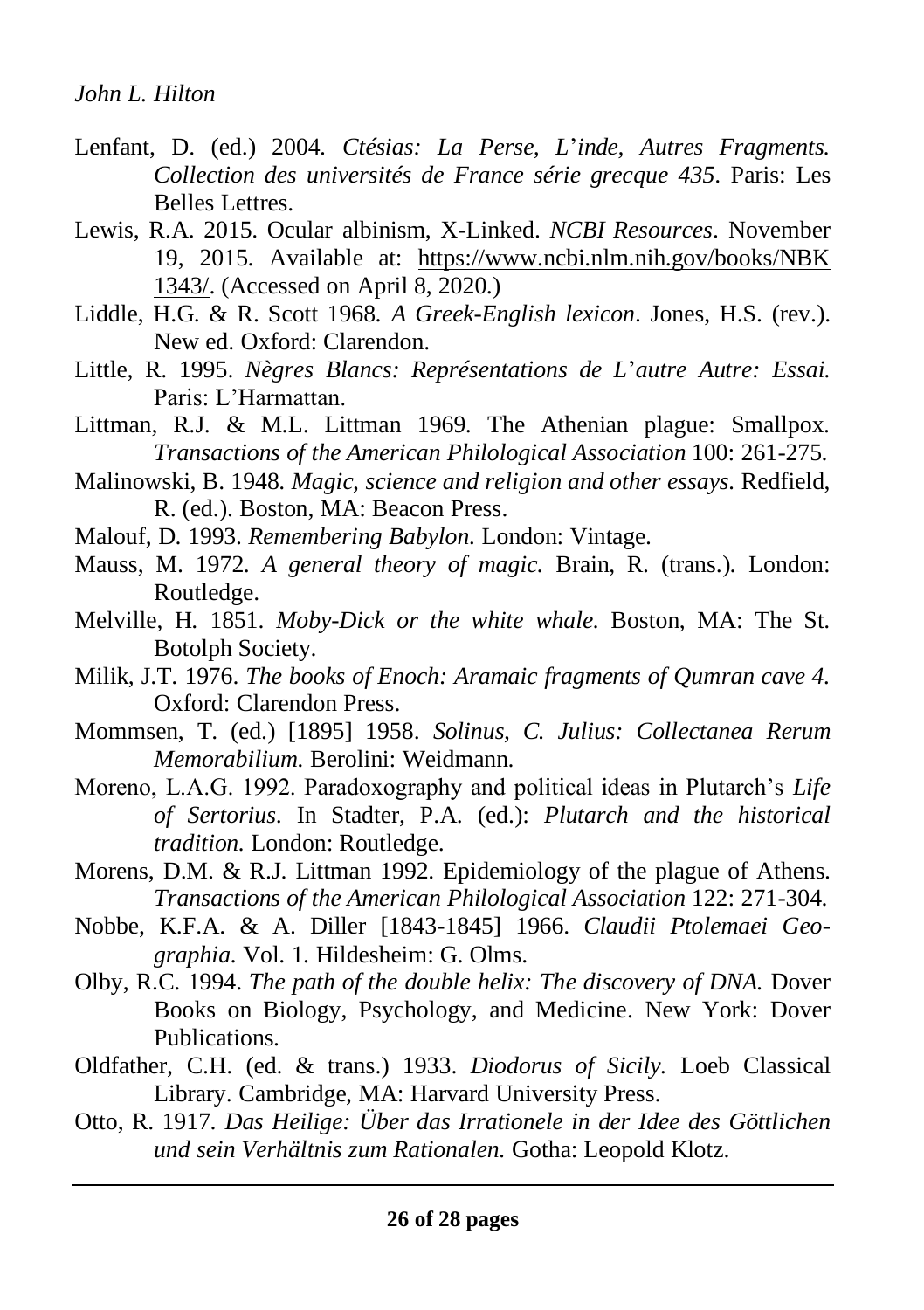- Papagrigorakis, M.J. 2006. DNA examination of ancient dental pulp incriminates typhoid fever as a probable cause of the plague of Athens. *International Society for Infectious Diseases* 10: 206-214.
- Pearson, K., E. Nettleship, & C.H. Usher 1911-1913. *A monograph on albinism in man.* Draper's Company Research Memoirs Biometric Series VI-IX. London: Dulau.
- Perrin, B. (ed. & trans.) [1919] 1968. *Plutarch Lives.* Vol. 8. Loeb Classical Library*.* Cambridge: Harvard University Press.
- Pirie, J.W. & W.M. Lindsay (eds.) 1930. *Glossaria Latina Iussu Academiae Britannicae Edita. Vol. 4: Placidius Lactantius and Sextus Pompeius Festus.* Paris: Les Belles Lettres.
- Powell, T.G.E. [1958] 1985. *The Celts.* London: Thames & Hudson.
- Rackham, H., W.H.S. Jones, & D.E. Eichholz (ed. & trans.) 1938. *Pliny: Natural History.* The Loeb Classical Library. London: Heinemann.
- Rankin, H.D. [1987] 1996. *Celts and the classical world.* London: Routledge.
- Reeve, M.D. 1989. Conceptions. *Proceeding of the Cambridge Philological Society* 215: 81-112.
- Rennie, B.S. (ed.) 2006. *Mircea Eliade: A critical reader.* Critical Categories in the Study of Religion. London: Equinox.
- Rohde, E. 1914. *Der griechische Roman und seine Vorläufer.* Darmstadt: Georg Olms.
- Rolfe, J.C. 1927. *The Attic Nights of Aulus Gellius*. The Loeb Classical Library. London: Heinemann.
- Romer, F.E. (trans.) 1998. *Pomponius Mela: Description of the world*. Ann Arbor: University of Michigan Press.
- Rommel, H. 1923. *Die naturwissenschaftlich-paradoxographischen Exkurse bei Philostratos, Heliodoros und Achilleus Tatios.* Stuttgart: Kohlhammer Verlag.
- Schürer, E., G. Vermes, F. Millar, & M. Goodman 1986. *The history of the Jewish people in the age of Jesus Christ.* Vol. 3. Edinburgh: Cambridge University Press.
- Seaton, R.C. (ed. & tr.) [1912] 1967. *Apollonius Rhodius: The Argonautica.*  Cambridge, MA: Heinemann.
- Sebestyén, G. 1993. *A man too white.* Mitchell, M. (trans.). Riverside: Ariadne.
- Simpson, J.A. & E.S.C. Weiner 1989. *The Oxford English Dictionary*. Oxford: Clarendon Press.